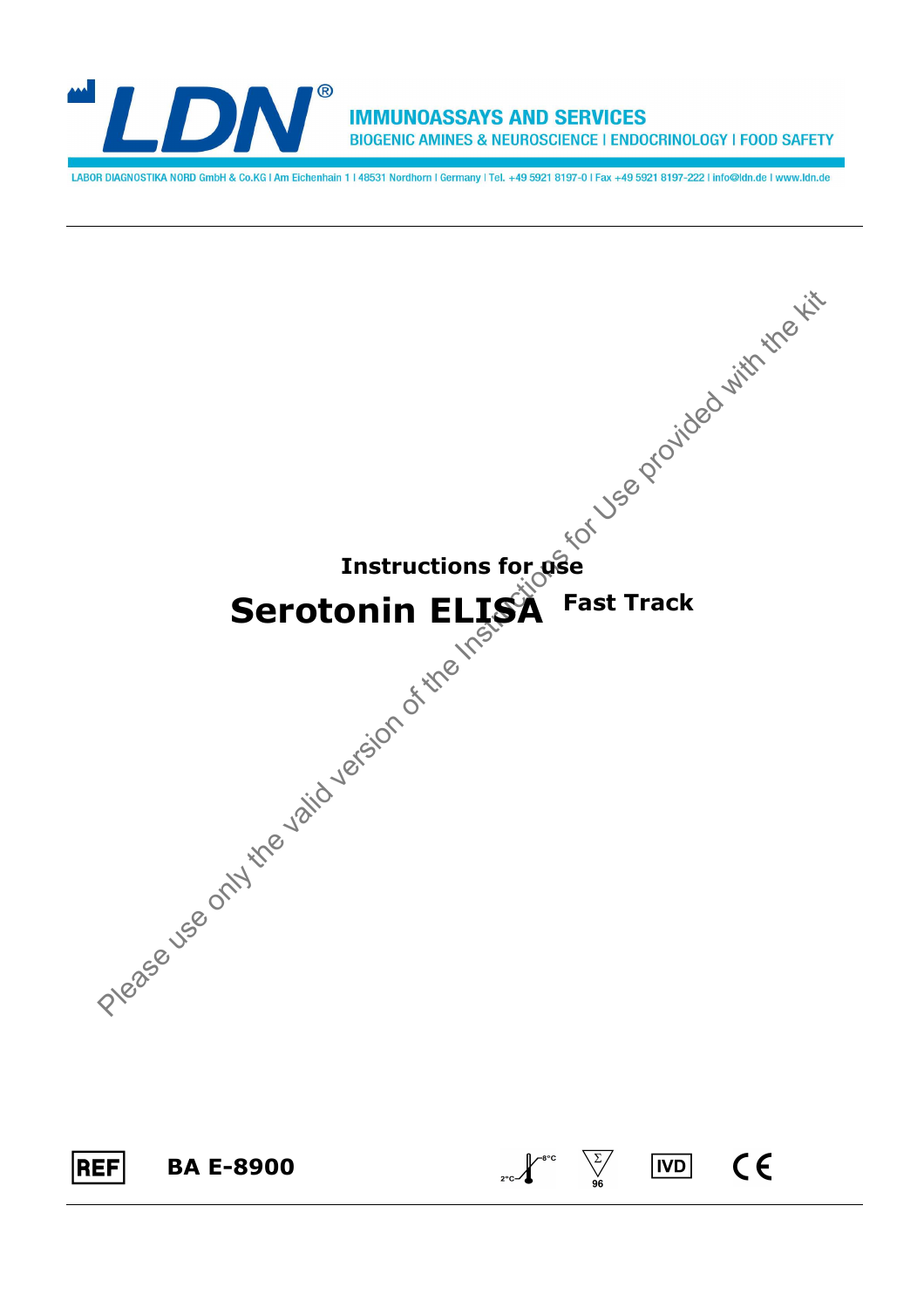## **1. Introduction**



## **1.1 Intended use and principle of the test**

Enzyme Immunoassay for the quantitative determination of Serotonin in serum, urine and platelets.

In the first step, Serotonin is quantitatively acylated.

The subsequent competitive ELISA kit uses the microtiter plate format. The antigen is bound to the solid phase of the microtiter plate. The acylated standards, controls and samples and the solid phase bound analyte compete for a fixed number of antiserum binding sites. After the system is in equilibrium, free antigen and free antigen-antiserum complexes are removed by washing. The antibody bound to the solid phase is detected by an anti-rabbit IgG-peroxidase conjugate using TMB as a substrate. The reaction is monitored at 450 nm.

Quantification of unknown samples is achieved by comparing their absorbance with a reference curve prepared with known standard concentrations.

## **1.2 Clinical application**

nase is release the distribution of the mean fit and the valid version of the instruction of the state of the mean of the state in the relationship of the state in the mean of the instructions of the instructions of the in Serotonin (5-hydroxytryptamine) is an intermediate product of tryptophan metabolism and is located primarily in the enterochromaffin cells of intestine (EC-cells), serotonergic neurons of the brain, platelets of the blood and is well established as a neurotransmitter in the central nervous system. EC-cell production accounts for 80% of the body's serotonin content. Serotonin is predominately metabolized to 5 hydroxyindoleacetic acid (5-HIAA), which is excreted by the kidneys.

Nearly all of the serotonin in circulating blood is concentrated in platelets. Altered concentrations of circulating serotonin have been implicated in several pathological conditions including chronic tension, headache, schizophrenia, hypertension, Huntington's disease, Duchenne's muscular dystrophy and early acute appendicitis.

The determination of serum serotonin levels is of high clinical significance for diagnostic assessment of carcinoid syndrome. An increasing interest in the determination of serotonin in platelets including uptake and release kinetics is expected in the near future.

Therapeutic consequences should never be based on laboratory results alone even if all test results are in agreement with the items as under point "Procedural cautions, guidelines and warnings". Any laboratory result is only a part of the total clinical picture of the patient.

Only in cases where the laboratory results are in an acceptable agreement with the overall clinical picture of the patient it can be used for therapeutic consequences.

The test result itself should never be the sole determinant for deriving any therapeutic consequences.

## **2. Procedural cautions, guidelines, warnings and limitations**

# **2.1 Procedural cautions, guidelines and warnings**

- (1) This kit is intended for professional use only. Users should have a thorough understanding of this protocol for the successful use of this kit. Only the test instruction provided with the kit is valid and has to be used to run the assay. Reliable performance will only be attained by strict and careful adherence to the instructions provided.
- (2) This assay was validated for a certain type of sample as indicated in *Intended Use* (please refer to Chapter 1). Any off-label use of this kit is in the responsibility of the user and the manufacturer cannot be held liable.
- (3) The principles of Good Laboratory Practice (GLP) have to be followed.
- (4) In order to reduce exposure to potentially harmful substances, wear lab coats, disposable protective gloves and protective glasses where necessary.
- (5) All kit reagents and specimens should be brought to room temperature and mixed gently but thoroughly before use. Avoid repeated freezing and thawing of reagents and specimens.
- (6) For dilution or reconstitution purposes, use deionized, distilled, or ultra-pure water.
- (7) The microplate contains snap-off strips. Unused wells must be stored at 2 °C to 8 °C in the sealed foil pouch with desiccant and used in the frame provided.
- (8) Duplicate determination of sample is highly recommended to be able to identify potential pipetting errors.
- (9) Once the test has been started, all steps should be completed without interruption. Make sure that the required reagents, materials and devices are prepared ready at the appropriate time.
- (10) Incubation times do influence the results. All wells should be handled in the same order and time intervals.
- (11) To avoid cross-contamination of reagents, use new disposable pipette tips for dispensing each reagent, sample, standard and control.
- (12) A calibrator curve must be established for each run.
- (13) The controls should be included in each run and fall within established confidence limits. The confidence limits are listed in the QC-Report.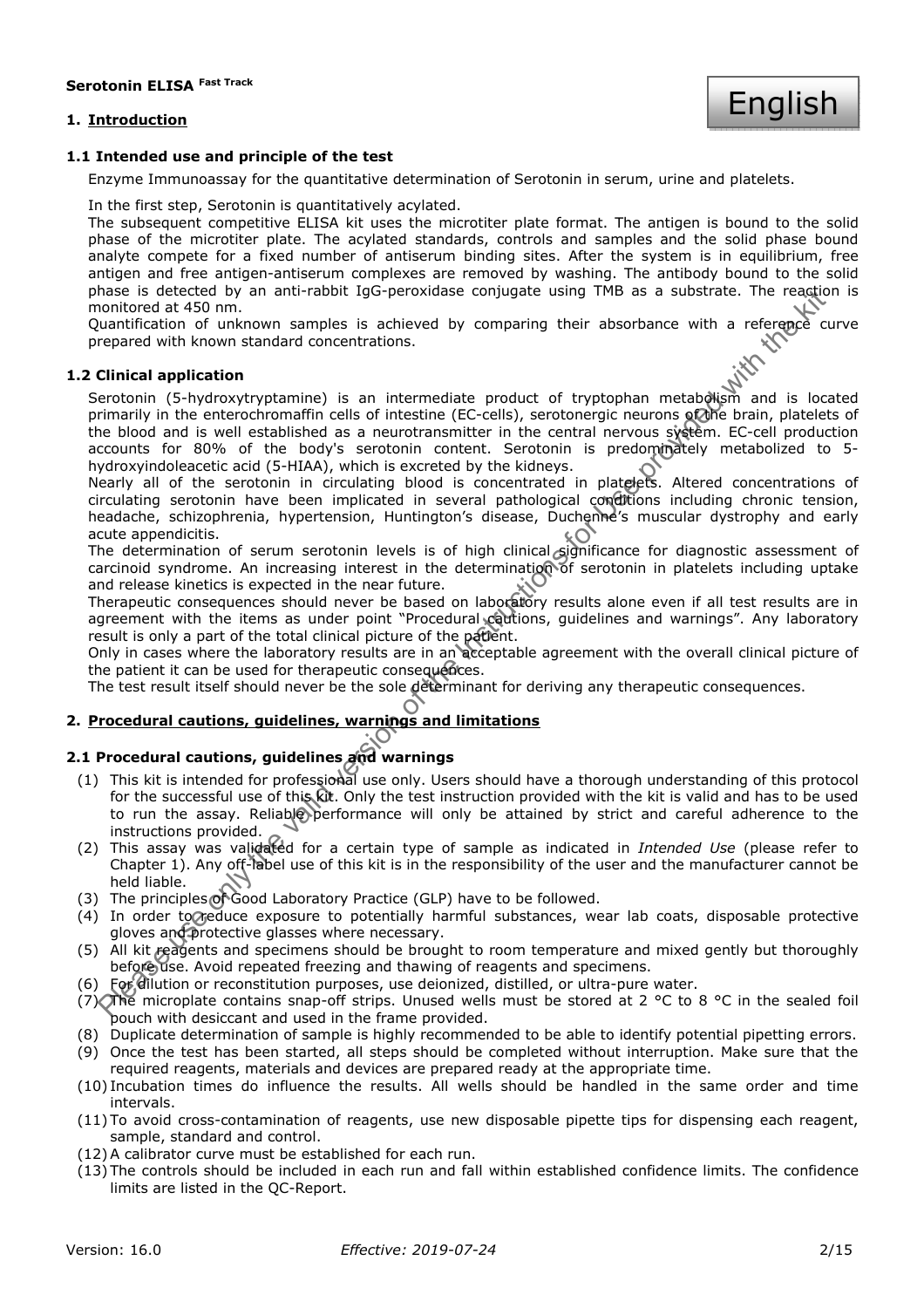- (14) Do not mix kit components with different lot numbers within a test and do not use reagents beyond expiry date as shown on the kit labels.
- (15) Avoid contact with Stop Solution containing 0.25 M H2SO4. It may cause skin irritation and burns. In case of contact with eyes or skin, rinse off immediately with water.
- (16) TMB substrate has an irritant effect on skin and mucosa. In case of possible contact, wash eyes with an abundant volume of water and skin with soap and abundant water. Wash contaminated objects before reusing them.
- (17) For information on hazardous substances included in the kit please refer to Safety Data Sheets (SDS). The Safety Data Sheet for this product is made available directly on the website of the manufacturer or upon request.
- (18) The expected reference values reported in this test instruction are only indicative. It is recommended that each laboratory establishes its own reference intervals.
- (19) The results obtained with this test kit should not be taken as the sole reason for any therapeutic consequence but have to be correlated to other diagnostic tests and clinical observations.
- (20) Kit reagents must be regarded as hazardous waste and disposed of according to national regulations.

## **2.2 Limitations**

Any inappropriate handling of samples or modification of this test might influence the results.

## **2.2.1 Interfering substances**

## **Serum/Plasma**

Samples containing precipitates or fibrin strands might cause inaccurate results. Hemolytic samples (up to 4 mg/ml hemoglobin), icteric samples (up to 50 mg/dl bilirubin) and lipemic samples (up to 1700 mg/dl triglycerides) have no influence on the assay results.

#### **24-hour urine**

Please note the sample preparation! If the percentage of the final concentration of acid is too high, this will<br>lead to incorrect results for the urine samples.<br>2.2 Drug interferences<br>Please refer to point "Sample collecti lead to incorrect results for the urine samples.

## **2.2.2 Drug interferences**

Please refer to point "Sample collection and storage".

## **2.2.3 High-Dose-Hook effect**

No hook effect was observed in this test.

## **3. Storage and stability**

From the text is the valid version of the section The valid version of the result of the section of this test in the valid version of this test in the valid version of this test instructions (with respect to the regarded Store the unopened reagents at 2 - 8 °C until expiration date. Do not use components beyond the expiry date indicated on the kit labels. Once opened the reagents are stable for 1 month when stored at 2 - 8 °C. Once the resealable pouch has been opened, care should be taken to close it tightly with desiccant again.

## **4. Materials**

## **4.1 Contents of the kit**  $\sqrt{ }$

**BA D-0023** REAC-TUBES **Reaction Tubes \*)**- Ready to use Contents: Reaction Tubes in a resealable pouch

Volume:  $\angle$  2 x 50 tubes

**\*)** Instead of the Reaction Tubes, it is also possible to use 48 wells macrotiter plates for the sample preparation and acylation (please refer to 6.2). These plates (BA D-0033) are available upon request.

BA E-0030 WASH-CONC 50x Wash Buffer Concentrate - Concentrated 50x

Contents: Buffer with a non-ionic detergent and physiological pH

Volume: 1 x 20 ml/vial, light purple cap

| <b>BA E-0045</b> | <b>CONJUGATE</b> | <b>Enzyme Conjugate</b> - Ready to use |
|------------------|------------------|----------------------------------------|
|                  |                  |                                        |

Contents: Goat anti-rabbit immunoglobulins conjugated with peroxidase

Volume: 1 x 12 ml/vial, red cap

## **BA E-0055** SUBSTRATE **Substrate** - Ready to use

Contents: Chromogenic substrate containing tetramethylbenzidine, substrate buffer and hydrogen peroxide

Volume: 1 x 12 ml/vial, black cap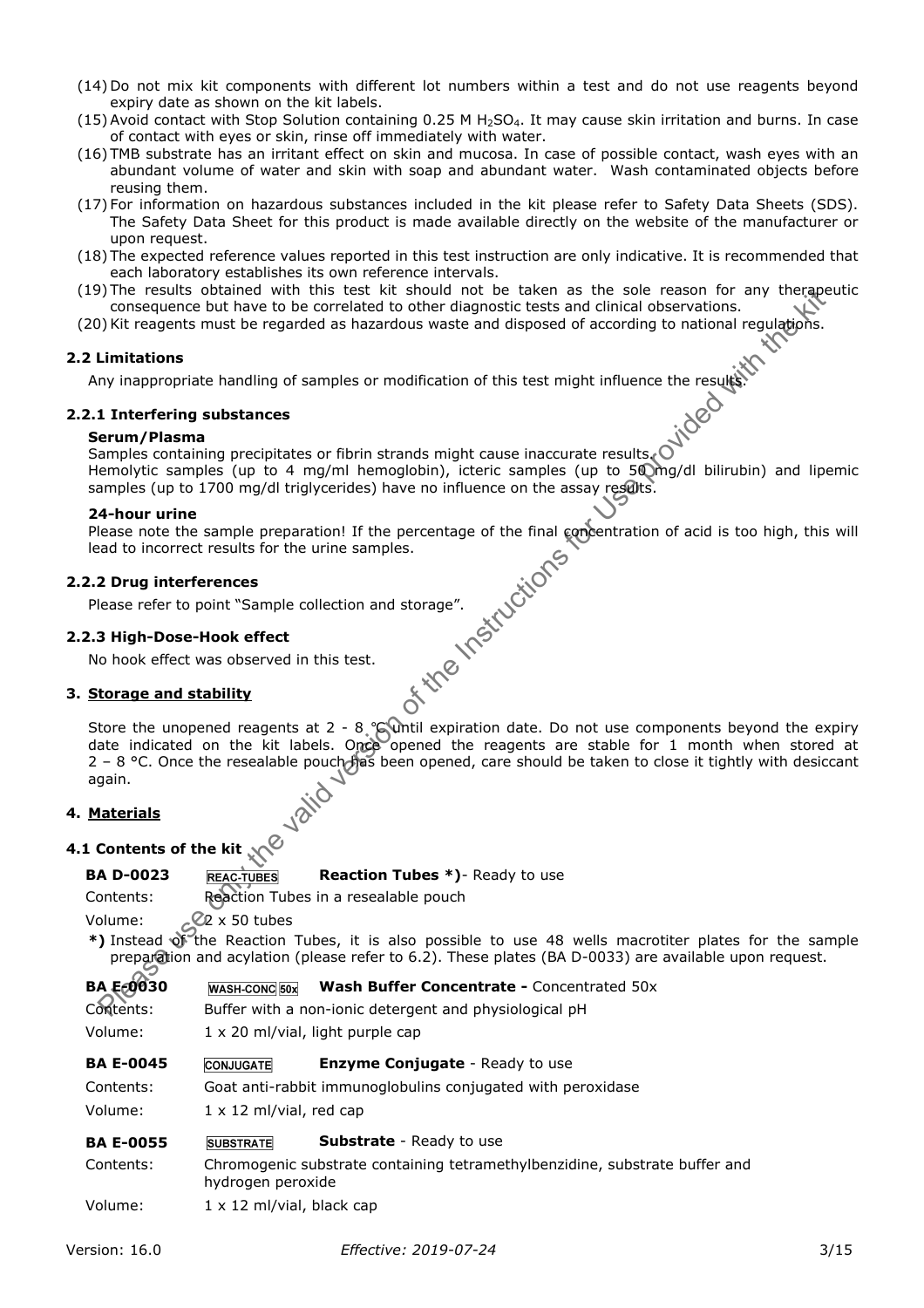## **BA E-0080 STOP-SOLN Stop Solution** - Ready to use

Contents: 0.25 M sulfuric acid Volume: 1 x 12 ml/vial, light grey cap Hazards identification:



H290 May be corrosive to metals.

| <b>BA E-0931</b> | <b>TED</b> SER 5-HIAA | <b>Serotonin Microtiter Strips</b> - Ready to use                               |  |
|------------------|-----------------------|---------------------------------------------------------------------------------|--|
| Contents:        | desiccant             | 1 x 96 well (12x8) antigen precoated microwell plate in a resealable pouch with |  |
| <b>BA E-8910</b> | <b>SER-AS</b>         | <b>Serotonin Antiserum</b> - Ready to use                                       |  |
| Contents:        |                       | Rabbit anti-serotonin antibody, blue coloured                                   |  |

## **Standards** and **Controls** - Ready to use

| <b>BA E-8910</b>                              | <b>SER-AS</b>                         |                                                                  | Serotonin Antiserum - Ready to use                                                                                                                                               |                                            |                        |  |
|-----------------------------------------------|---------------------------------------|------------------------------------------------------------------|----------------------------------------------------------------------------------------------------------------------------------------------------------------------------------|--------------------------------------------|------------------------|--|
| Contents:                                     |                                       | d viith the Kit<br>Rabbit anti-serotonin antibody, blue coloured |                                                                                                                                                                                  |                                            |                        |  |
| Volume:                                       | $1 \times 12$ ml/vial, blue cap       |                                                                  |                                                                                                                                                                                  |                                            |                        |  |
|                                               | Standards and Controls - Ready to use |                                                                  |                                                                                                                                                                                  |                                            |                        |  |
| Cat. no.                                      | Component                             | Colour/Cap                                                       | Concentration<br>ng/ml                                                                                                                                                           | <b>Concentration</b><br>nmol/l             | Volume/<br><b>Vial</b> |  |
| <b>BA R-8901</b>                              | STANDARD <sup>A</sup>                 | white                                                            | 0                                                                                                                                                                                | $\alpha$ O                                 | 4 ml                   |  |
| <b>BA R-8902</b>                              | <b>STANDARD</b> B                     | light yellow                                                     | 15                                                                                                                                                                               | 685                                        | 4 ml                   |  |
| <b>BA R-8903</b>                              | <b>STANDARD</b> C                     | orange                                                           | 50                                                                                                                                                                               | 284                                        | 4 ml                   |  |
| <b>BA R-8904</b>                              | <b>STANDARD</b> D                     | dark blue                                                        | 150                                                                                                                                                                              | 851                                        | 4 ml                   |  |
| <b>BA R-8905</b>                              | <b>STANDARD</b> E                     | light grey                                                       | 500                                                                                                                                                                              | 2 8 4 0                                    | 4 ml                   |  |
| <b>BA R-8906</b>                              | <b>STANDARD</b> F                     | black                                                            | 2 500                                                                                                                                                                            | 14 175                                     | 4 ml                   |  |
| <b>BA R-8951</b>                              | <b>CONTROL</b>                        | light green                                                      |                                                                                                                                                                                  | Refer to vial abels for expected value and | 4 ml                   |  |
| <b>BA R-8952</b>                              | CONTROL <sup>2</sup>                  | dark red                                                         | acceptable vange!                                                                                                                                                                |                                            | 4 ml                   |  |
| Conversion:                                   |                                       | Serotonin (ng/ml) x 5.67 = Serotonin (mmol/l)                    |                                                                                                                                                                                  |                                            |                        |  |
| Contents:                                     |                                       |                                                                  | TRIS buffer with non-mercury preservatives, spiked with defined quantity of serotonin                                                                                            |                                            |                        |  |
| <b>BA E-8912</b>                              | <b>ACYL-REAG</b>                      |                                                                  | Acylation Reagent - Ready to use                                                                                                                                                 |                                            |                        |  |
| Contents:                                     |                                       | Acylation reagent in dimethylsulfoxide                           |                                                                                                                                                                                  |                                            |                        |  |
| Volume:                                       | 1 x 3 ml/vial, green cap              |                                                                  |                                                                                                                                                                                  |                                            |                        |  |
| <b>BA E-8911</b>                              | <b>ACYL-BUFF</b>                      |                                                                  | Acylation Buffer - Ready to use                                                                                                                                                  |                                            |                        |  |
| Contents:                                     |                                       | TRIS buffer with mon-mercury preservative                        |                                                                                                                                                                                  |                                            |                        |  |
| Volume:                                       |                                       | 1 x 55 ml/vial/light grey cap                                    |                                                                                                                                                                                  |                                            |                        |  |
|                                               |                                       |                                                                  |                                                                                                                                                                                  |                                            |                        |  |
|                                               |                                       |                                                                  | 2 Additional materials and equipment required but not provided in the kit                                                                                                        |                                            |                        |  |
| $\overline{\phantom{0}}$<br>$\qquad \qquad -$ |                                       |                                                                  | Calibrated precision pipettes to dispense volumes between $25 - 500$ µ<br>Microtiter plate washing device (manual, semi-automated or automated)                                  |                                            |                        |  |
| $\qquad \qquad -$                             |                                       |                                                                  | ELISA reader capable of reading absorbance at 450 nm and if possible 620 - 650 nm                                                                                                |                                            |                        |  |
| $\overline{\phantom{m}}$                      | Absorbent material (paper towel)      |                                                                  |                                                                                                                                                                                  |                                            |                        |  |
|                                               |                                       | Water (defonized, distilled, or ultra-pure)                      |                                                                                                                                                                                  |                                            |                        |  |
| Vortex mixer<br>$-$                           |                                       |                                                                  |                                                                                                                                                                                  |                                            |                        |  |
|                                               |                                       |                                                                  | The assay can be performed with or without shaking. If a microtiter plate shaker is used, it should h<br>the following characteristics: shaking amplitude 3 mm; approx. 600 rpm. |                                            |                        |  |

# **BA E-8912 ACYL-REAG Acylation Reagent** - Ready to use Contents: Acylation reagent in dimethylsulfoxide

## **BA E-8911 ACYL-BUFF Acylation Buffer** - Ready to use

## **4.2 Additional materials and equipment required but not provided in the kit**

- − Calibrated precision pipettes to dispense volumes between 25 500 µl
- − Microtiter plate washing device (manual, semi-automated or automated)
- − ELISA reader capable of reading absorbance at 450 nm and if possible 620 650 nm
- − Absorbent material (paper towel)
- − Water (deionized, distilled, or ultra-pure)
- − Vortex mixer

 $\triangle$  The assay can be performed with or without shaking. If a microtiter plate shaker is used, it should have the following characteristics: shaking amplitude 3 mm; approx. 600 rpm.

## **5. Sample collection and storage**

Foods or liquids containing serotonin such as pineapple, eggplant, avocados, bananas, currants, kiwis, melon, mirabelles, plums, peaches chocolate, gooseberries, tomatoes, or walnuts, should be avoided 2 days before and including the day of the sample collection (24-hour urine). Selective Serotonin Reuptake Inhibitors (SSRIs) influence serotonin levels. People who are taking such medications should consult with their doctor before specimen collection.

## **Repeated freezing and thawing of the samples should be avoided.**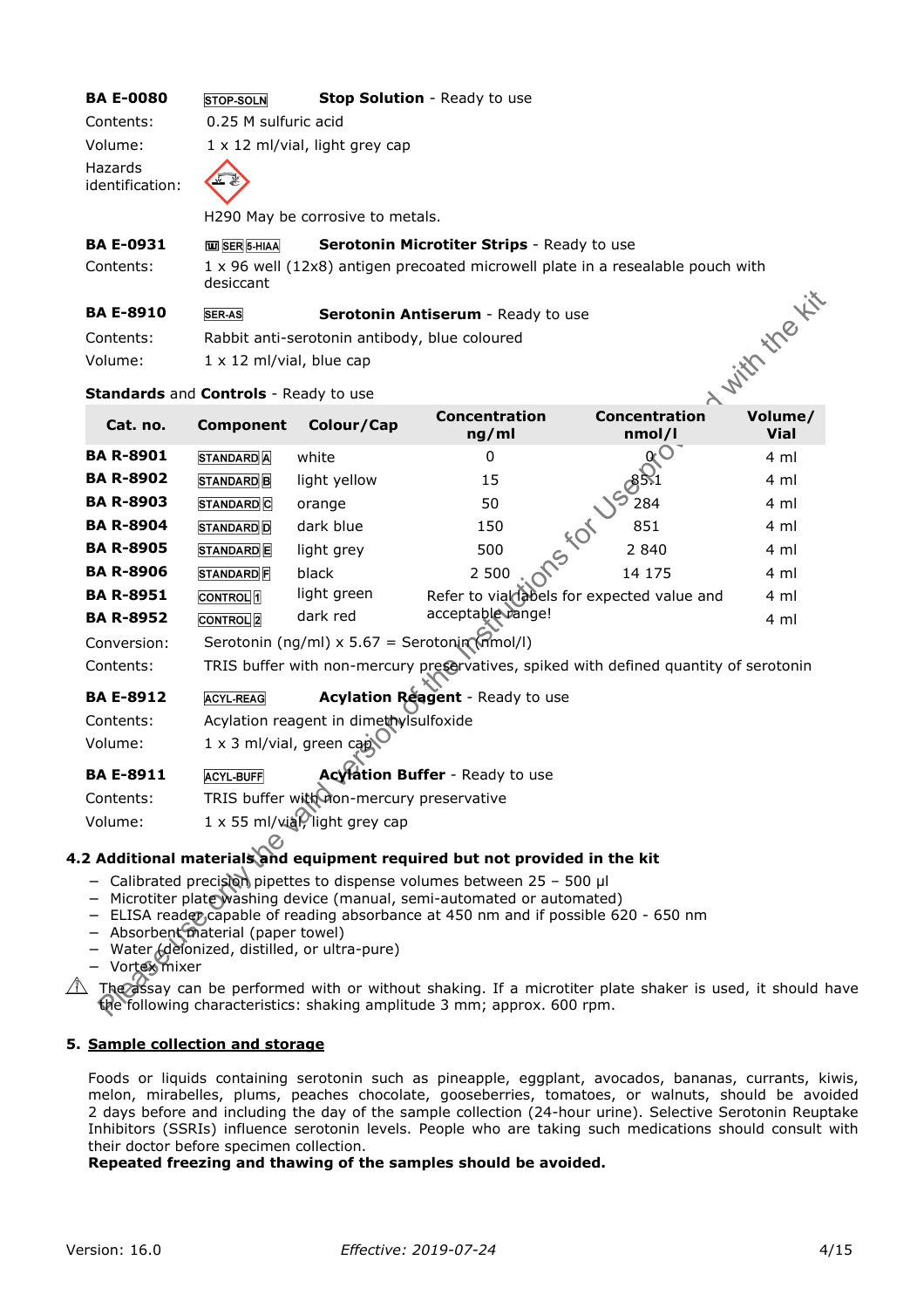## **Serum**

Collect blood by venipuncture (monovette or vacuette for serum), allow to clot, and separate serum by centrifugation according to manufacturer's instructions at room temperature. Do not centrifuge before complete clotting has occurred. Patients receiving anticoagulant therapy may require increased clotting time. Haemolytic, icteric and lipemic samples should not be used for the assay. Storage: up to 6 hours at 2 - 8 °C, for longer period (up to 6 month) at -20 °C.

#### **Urine**

Spontaneous or 24-hour urine, collected in a bottle containing 10 – 15 ml of 6 M HCl, should be used. Determine the total volume of urine excreted during a period of 24 h for calculation of the results. Storage: up to 24 hours at  $2 - 8$  °C, for longer periods (up to 6 months) at -20 °C. Avoid exposure to direct sunlight.

#### **Platelets**

More than 98 percent of the circulating serotonin is located in the platelets and is released during blood clotting. Blood must be collected by venipuncture according to manufacturer's instructions in plastic tubes (monovette or vacuette) containing EDTA or Citrate as anticoagulant.

To obtain platelet-rich plasma (PRP) the samples are centrifuged for 10 minutes at room temperature (200  $\times$ g). Transfer the supernatant to another tube and count the platelets.

The platelet pellet is obtained by adding 800 µl of physiological saline to 200 µl of RRP (containing between 350,000 – 500,000 platelets/µl) and centrifugation (4,500 x g, 10 minutes at 4 °C). The supernatant is then discarded.

200 µl of water (deionized, distilled, or ultra-pure) is added to the pellet and mixed thoroughly on a vortex mixer. This suspension can be stored frozen for several weeks at < -20 °C.  $Q_1$ 

After thawing of the frozen samples, centrifuge at 10,000 x g for 2 minutes at room temperature. **25 µl** of the supernatant is used for the acylation reaction.

 For the determination of Serotonin in **platelet-poor plasma** and **cerebrospinal fluid** the Serotonin Research™ ELISA (for details contact your local supplier) should be used.

## **6. Test procedure for serum, urine and platelets**

Allow all reagents and samples to reach room temperature. The measurement in duplicates is recommended. It is recommended to number the strips of the microwell plate before usage to avoid any mix-up.

**latelets**<br>
latelets<br>
latelets<br>
dictions in the collected by emplancian is located in the platelets and is released dumig-bit<br>
columns of the breased of the breased of the valid version of the minimal<br>
provided of the sta The binding of the antisera and the enzyme conjugates and the activity of the enzyme used are temperature dependent, and the extinction values may vary if a thermostat is not used. The higher the temperature, the higher the extinction values will be. Corresponding variations also apply to the incubation times. The optimal temperature during the Enzyme Immuroassay is between 20 - 25 °C.

## **6.1 Preparation of reagents**

## **Wash Buffer**

Dilute the 20 ml Wash Buffer Concentrate with water (deionized, distilled, or ultra-pure) to a final volume of 1000 ml.

Storage: 1 month at 2  $8^\circ$ C

## **Acylation Reagent**

The Acylation Reagent (BA E-8912) has a freezing point of 18.5 °C. To ensure that the Acylation Reagent is liquid when belog used, it must be ensured that the Acylation Reagent has reached room temperature and forms a homogeneous, crystal-free solution before being used.

## **Serotonin** Microtiter Strips

In rare cases residues of the blocking and stabilizing reagent can be seen in the wells as small, white dots or lines. These residues do not influence the quality of the product.

## **6.2 Sample preparation and acylation of serum, urine and platelets**

| Pipette 25 µl of standards, controls and serum, urine or platelets into the respective Reaction |
|-------------------------------------------------------------------------------------------------|
| Tubes.                                                                                          |

- **2.** Add **500 µl** of **Acylation Buffer** to all tubes.
- **3.** Add **25 µl** of **Acylation Reagent** to all tubes.
- **4. Mix thoroughly** and **incubate** for **15 min** at **RT** (20 25 °C).
- Take **25 µl of the prepared standards, controls and samples** for the Serotonin ELISA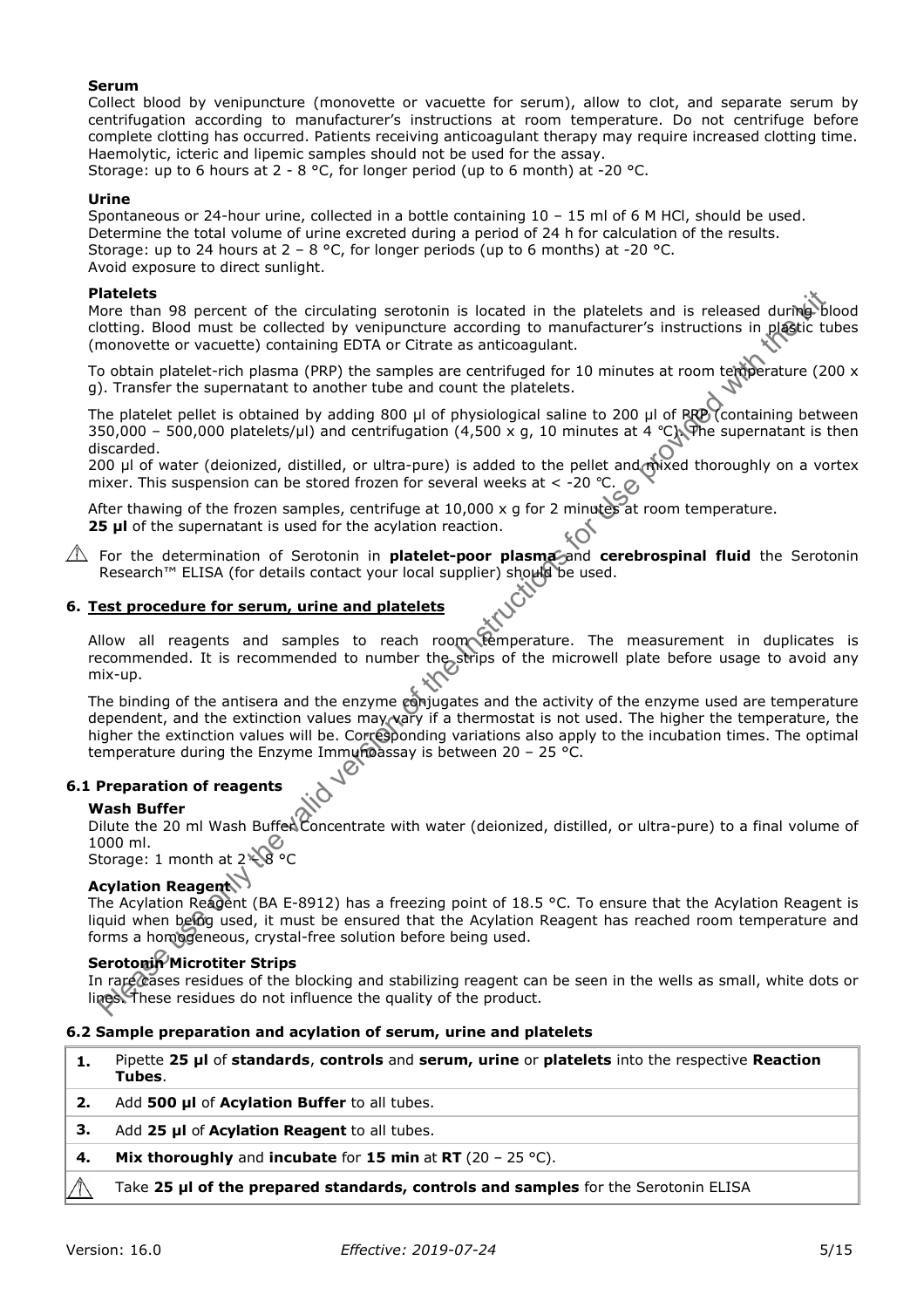## **6.3 Serotonin ELISA**

The usage of a shaker is not mandatory. The alternative protocol without shaker is highlighted in italic and shaded in grey.

| 1.              | Pipette 25 µl of the acylated standards, controls and samples into the appropriate wells of the<br>Serotonin Microtiter Strips.                                                                                                                                                                          |  |  |  |  |  |
|-----------------|----------------------------------------------------------------------------------------------------------------------------------------------------------------------------------------------------------------------------------------------------------------------------------------------------------|--|--|--|--|--|
| 2.              | Pipette 100 µl of the Serotonin Antiserum into all wells.                                                                                                                                                                                                                                                |  |  |  |  |  |
| з.              | Incubate 30 min at RT (20 – 25 °C) on a shaker (approx. 600 rpm).                                                                                                                                                                                                                                        |  |  |  |  |  |
|                 | Without usage of a shaker: shake the Serotonin Microtiter Strips shortly by hand and incubate for<br><b>1 h</b> at <b>RT</b> (20 – 25 °C).                                                                                                                                                               |  |  |  |  |  |
| 4.              | Discard or aspirate the contents of the wells. Wash the plate $3 \times$ by adding $300 \mu l$ of Wash Buffer,<br>discarding the content and blotting dry each time by tapping the inverted plate on absorbent.<br>material.<br><b>With the</b>                                                          |  |  |  |  |  |
| 5.              | Pipette 100 µl of the Conjugate into all wells.                                                                                                                                                                                                                                                          |  |  |  |  |  |
| 6.              | Incubate for 15 min at RT (20 – 25 °C) on a shaker (approx. 600 rpm).                                                                                                                                                                                                                                    |  |  |  |  |  |
|                 | Without usage of a shaker: incubate for 15 min at RT (20 - 25 °C).                                                                                                                                                                                                                                       |  |  |  |  |  |
| 7.              | Discard or aspirate the contents of the wells. Wash the plate 3 x by adding 300 $\mu$ of Wash Buffer,<br>discarding the content and blotting dry each time by tapping the inverted plate on absorbent<br>material.                                                                                       |  |  |  |  |  |
| 8.              | Pipette 100 µl of the Substrate into all wells.                                                                                                                                                                                                                                                          |  |  |  |  |  |
| 9.              | Incubate for $15 \pm 2$ min at RT (20 - 25 °C) on a shaker (approx. 600 (pm)                                                                                                                                                                                                                             |  |  |  |  |  |
| $\sqrt{\wedge}$ | Without usage of a shaker: incubate for 15 min $\pm$ 2 min at RT (20 - 25 °C).                                                                                                                                                                                                                           |  |  |  |  |  |
|                 | Avoid exposure to direct sunlight!                                                                                                                                                                                                                                                                       |  |  |  |  |  |
| 10.             | Add 100 µl of the Stop Solution to each well and shake the inforcitier plate to ensure a homogeneous<br>distribution of the solution.                                                                                                                                                                    |  |  |  |  |  |
| 11.             | Read the absorbance of the solution in the wells within 10 minutes, using a microplate reader set to<br>450 nm (if available a reference wavelength between 620 nm and 650 nm is recommended).                                                                                                           |  |  |  |  |  |
|                 | 7. Calculation of results                                                                                                                                                                                                                                                                                |  |  |  |  |  |
|                 | Serotonin<br><b>Measuring range</b>                                                                                                                                                                                                                                                                      |  |  |  |  |  |
|                 | $10.2 - 2500$ ng/ml                                                                                                                                                                                                                                                                                      |  |  |  |  |  |
|                 | The calibration curve is obtained by plotting the absorbance readings (calculate the mean absorbance) of the<br>standards (linear, y-axis) against the corresponding standard concentrations (logarithmic, x-axis).<br>Use a non-linear regression for curve fitting (e.g. spline, 4- parameter, akima). |  |  |  |  |  |
|                 | This assay is a competitive assay. This means: the OD-values are decreasing with increasing<br>concentrations of the analyte. OD-values found below the standard curve correspond to high<br>concentrations of the analyte in the sample and have to be reported as being positive.                      |  |  |  |  |  |
|                 | The concentrations for <b>urine</b> and <b>serum samples</b> can be read directly from the calibration curve.                                                                                                                                                                                            |  |  |  |  |  |
|                 | Calculation of serotonin in platelets<br>The content of serotonin in platelets is referred to 10 <sup>9</sup> platelets.                                                                                                                                                                                 |  |  |  |  |  |
|                 | Illustrative example:<br>Measured Serotonin concentration: 100 ng/ml<br>Number of the platelets in the PRP: 300 000 / $\mu$ I = 0.3 x 10 <sup>9</sup> platelets/ml with serotonin content of<br>$100 \text{ kg}$<br>The resulting serotonin content in the platelets is:                                 |  |  |  |  |  |

## **7. Calculation of results**

|                      | Serotonin |  |
|----------------------|-----------|--|
| Measuring range $\,$ | 500 ng/ml |  |

## **Calculation of serotonin in platelets**

333 ng/ 10<sup>9</sup> platelets (100 ng serotonin x 1.0 x 10<sup>9</sup>/0.3 x 10<sup>9</sup>)

## **Conversion**

Serotonin (ng/ml) x 5.67 = Serotonin (nmol/l)

#### **Expected reference values**

It is strongly recommended that each laboratory should determine its own reference values.

|                        | Serotonin                              |
|------------------------|----------------------------------------|
| Serum                  | 70 – 270 ng/ml                         |
| 24-hour urine          | 50 - 250 µg/24h                        |
| Serotonin in platelets | 500 - 950 ng/10 <sup>9</sup> platelets |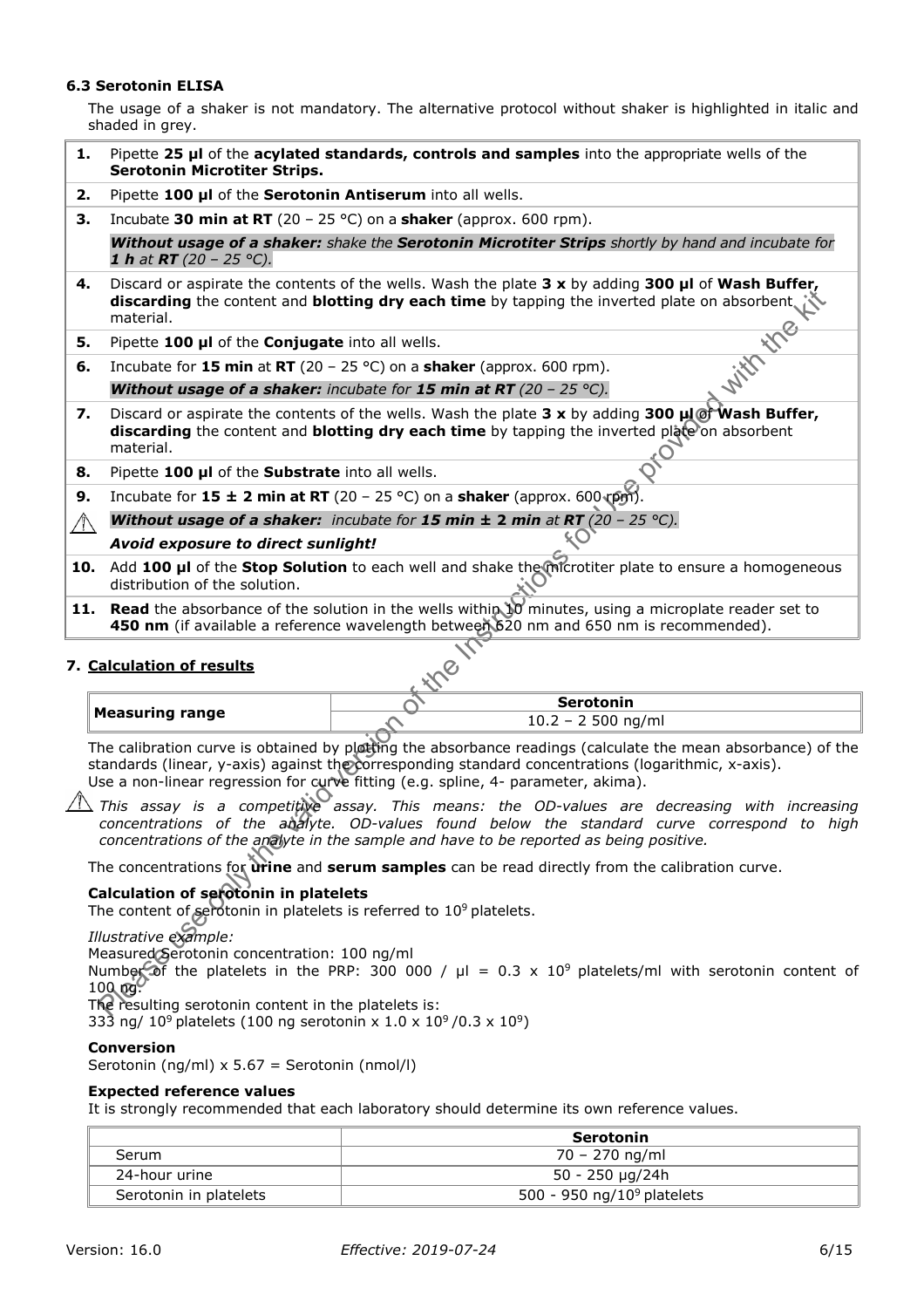## **7.1 Quality control**

It is recommended to use control samples according to national regulations. Use controls at both normal and pathological levels. The kit, or other commercially available, controls should fall within established confidence limits. The confidence limits of the kit controls are printed on the QC-Report.

## **7.2 Typical standard curve:**

 $\bigwedge$  *This example is a mean of 11 different runs; do not use for calculation!*  **Serotonin**   $2,00$ 1,80 Figure 1.1.2 and the valid version of the Valid version of the Valid version of the Valid version of the Valid version of the Instruction of the Valid version of the Valid version of the Instruction of the Instruction of **OD ng/ml 8. Assay characteristics Sensitivity Consider Limit of Detection (LOD)**  $\sqrt{}$  10.2 ng/ml<br>
Limit of Quantitation (LOQ) 10.2 ng/ml **Substance**  $\sqrt[n]{\ }$  and  $\sqrt[n]{\ }$  Cross Reactivity (%) Tryptamine and the contract of the contract of the contract of the contract of the contract of the contract of the contract of the contract of the contract of the contract of the contract of the contract of the contract of **Analytical Specificity**  Melatonin 0.08 **(Cross Reactivity)**  5-Hydroxyindole acetic acid  $\sim$  0.014 Phenylalanine < 0.014 Histidine < 0.019  $\sigma_{\text{Tyramine}}$   $< 0.018$ 5-Hydroxytryptophane < 0.014 **Precision** 

| гіссіэічіі       |        |                                |        |                    |        |                                |                  |
|------------------|--------|--------------------------------|--------|--------------------|--------|--------------------------------|------------------|
| Intra-Assay      |        |                                |        | <b>Inter-Assay</b> |        |                                |                  |
| $\mathcal{S}$    | Sample | Range (ng/ml)<br>mean $\pm$ SD | CV(% ) |                    | Sample | Range (ng/ml)<br>mean $\pm$ SD | $ CV( %)\rangle$ |
| Serotonin        |        | $140.7 \pm 16.3$               | 11.6   | Serotonin          |        | $126.1 \pm 14.2$               | 11.3             |
| Uring $(n = 40)$ | 2      | $421.2 \pm 38.6$               | 9.2    | Urine ( $n = 15$ ) | 2      | $414.5 \pm 48.6$               | 11.7             |
|                  | 3      | $1560 \pm 215.3$               | 13.8   |                    | 3      | $1343 \pm 200.2$               | 14.9             |
| Serotonin        |        | $101.3 \pm 9.6$                | 9.7    | Serotonin          |        | $83.1 \pm 10.3$                | 12.4             |
| Serum $(n = 20)$ | 2      | $246.8 \pm 31.2$               | 12.6   | Serum $(n = 7)$    | 2      | $244.3 \pm 25.4$               | 10.4             |
|                  | 3      | $667.5 \pm 71.6$               | 10.8   |                    |        |                                |                  |

| Linearity |       | Range ng/ml | Serial dilution<br>Mean Linearity<br>(9/0)<br>up to |     | Range (%)  |
|-----------|-------|-------------|-----------------------------------------------------|-----|------------|
|           | Urine | $30 - 3500$ | 1:65                                                | 100 | $88 - 118$ |
|           | Serum | $40 - 3000$ | 1:33                                                | 96  | $80 - 113$ |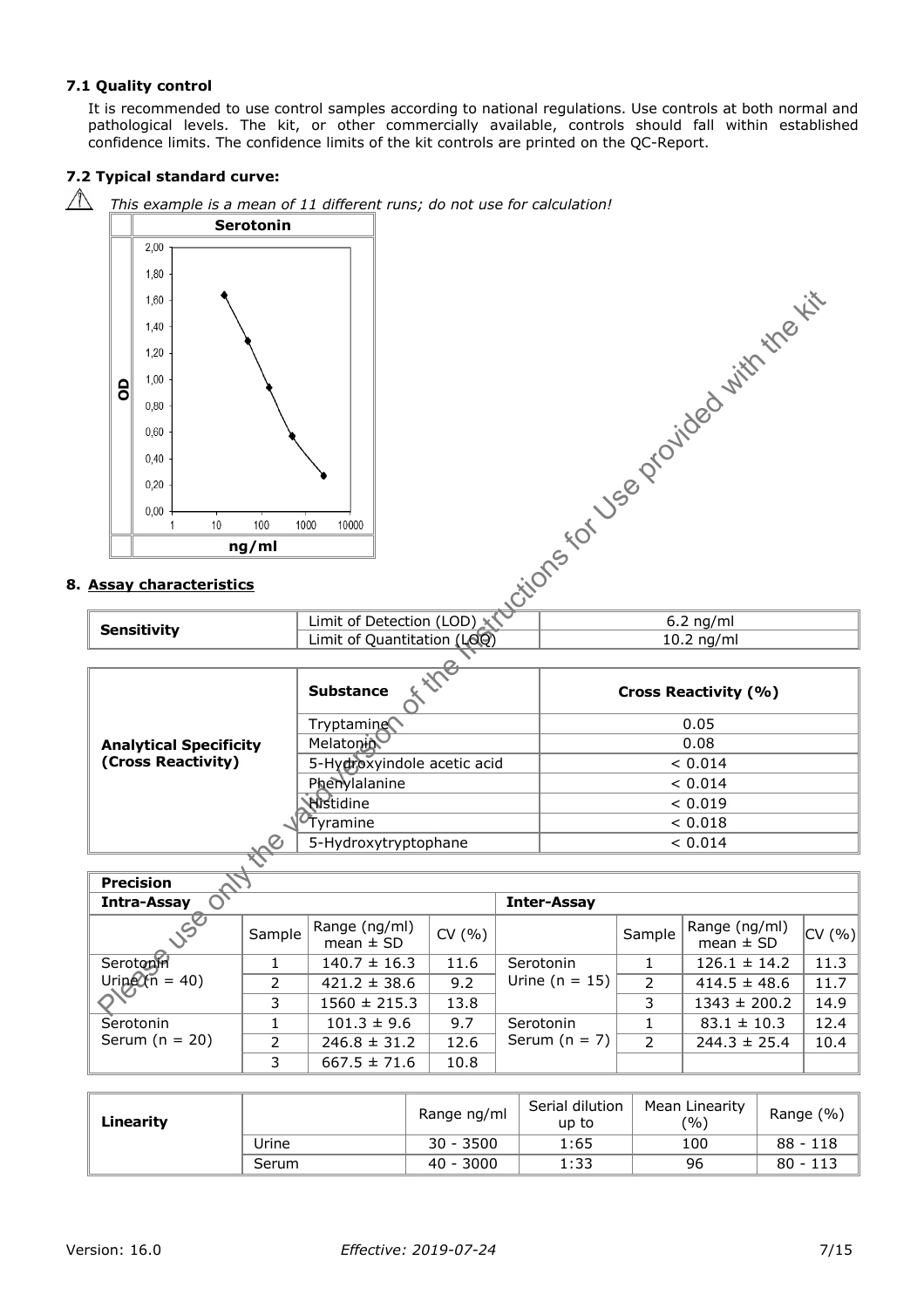| <b>Recovery</b> |       | (9/0)<br>Mean | Range (%)  |                             |
|-----------------|-------|---------------|------------|-----------------------------|
|                 | Jrine | 96            | 74 - 105   | % Recovery<br>after spiking |
|                 | Serum | 108           | $89 - 126$ |                             |
|                 |       |               |            |                             |

| $v = 0.94x + 19.58$ ; R <sup>2</sup> = 0.98<br><b>Method comparison versus</b><br>Urine |  |
|-----------------------------------------------------------------------------------------|--|
| RIA*<br>$v = 0.85x + 33.18$ ; R <sup>2</sup> = 0.97                                     |  |

**\***Commercial available RIA

## **9. References/Literature**

- (1) Oliveira et al. Disturbances of W nt/β-catenin pathway and energy metabolism in early CKD: effect of phosphate binders. Nephrol Dial Transplant, 28(10):2510-2517 (2013)
- Oliveire at al. Distributiones of With Prediction pathway and energy metabolism in early CKD: effect<br>phosphate binders. Nephrol Dial Transplant, 28(10):2510-2517 (2013)<br>Shahin et al. Detection of Plasma and Urinary Moneami (2) Shahin et al. Detection of Plasma and Urinary Monoamines and Their Metabolites in Nonsegmental Vitiligo. Acta Dermatovenerol Croat, 20(1):14-20 (2012)
- (3) Ciprandi et al. Serotonin in Allergic Rhinitis: a Possible Role for Behavioural Symptoms, 10(3):183-188 (2011)

*For updated literature or any other information please contact your local supplier.*  **Symbols:** 

| Jynnyvis.         |                                 |             |                     |            |                                      |
|-------------------|---------------------------------|-------------|---------------------|------------|--------------------------------------|
| $+2\int_{c}^{+8}$ | Storage<br>temperature          | للمم        | Manufacturer        | $\Sigma/$  | Contains sufficient for<br>$n$ tests |
|                   | Expiry date                     | LOT         | Batch code          | IVD        | For in-vitro diagnostic<br>use only! |
|                   | Consult instructions<br>for use | <b>CONT</b> | Content             | $\epsilon$ | CE labelled                          |
|                   | Caution                         | <b>REF</b>  | Catalogue<br>number |            |                                      |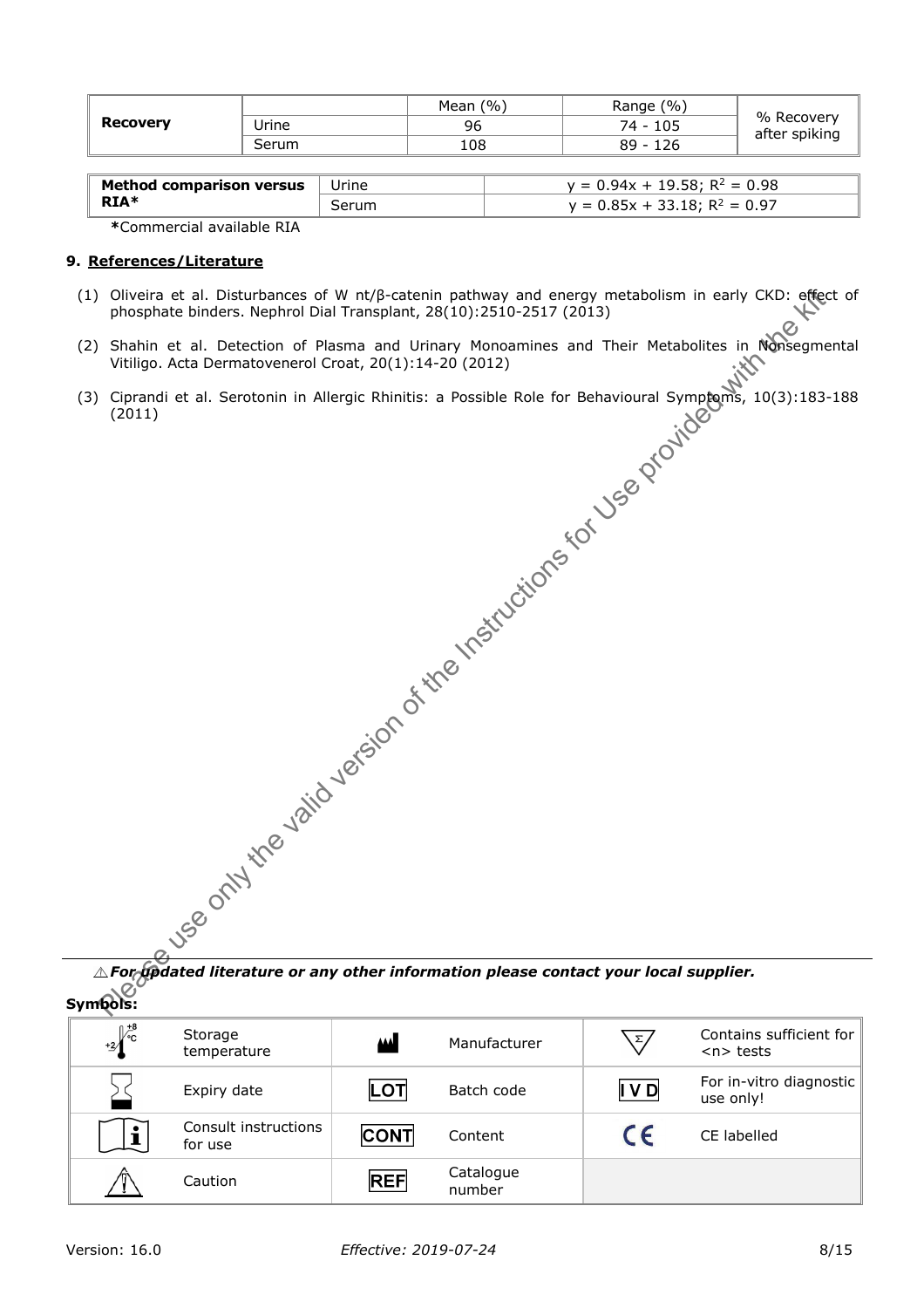## **1. Einleitung**



## **1.1 Verwendungszweck und Testprinzip**

Enzymimmunoassay zur quantitativen Bestimmung von Serotonin in Serum, Urin und Thrombozyten.

Im Verlauf der Probenvorbereitung wird das Serotonin zu einem N-Acyl-Derivat modifiziert.

Der sich anschließende kompetitive ELISA basiert auf dem Mikrotiterplattenformat. Das Antigen ist an die feste Phase gebunden. Die acylierten Standards, Kontrollen und Proben und die an die Festphase gebundenen Antigene konkurrieren um die vorhandenen Bindungsstellen der Antikörper. Nachdem das System im Gleichgewicht ist, werden die freien Antigene und die freien Antigen-Antiseren-Komplexe durch Waschen entfernt. Der an die Festphase gebundene Antigen-Antikörper-Komplex wird mit einem enzymmarkierten Antikörper komplexiert und mit einem Substrat durch eine Farbreaktion nachgewiesen. Die Reaktion wird bei 450 nm gemessen.

Die Konzentrationen der unbekannten Proben werden mit Hilfe einer Standardkurve und Abgleich der gemessenen Absorption ermittelt.

## **1.2 Klinische Anwendung**

Staren emerge user an emerge estimate a response to the most and the valid matrix of the most and the valid of the valid version of the valid version of the valid version of the valid version of the valid of the valid of t Serotonin (5-Hydroxytryptamin) ist ein Intermediärprodukt des Tryptophanstoffwechsels und ein gut untersuchter Neurotransmitter und kann in hohen Konzentrationen in den enterochromaffinen Zellen des Darms (EC-Zellen), den serotonergen Neuronen des Gehirns und den Thrombozyten nachgewiesen werden. Ungefähr 80% des gesamten Serotonins wird dabei in den EC-Zellen gebildet. Serotonin wird hauptsächlich zu 5-Hydroxyindol-Essigsäure (5-HIAA) abgebaut, dass danach über die Nieren ausgeschieden wird.

Im Blutkreislauf befindet sich der weitaus größte Teil des Serotonins in den Blutplättchen. Veränderte Serotoninspiegel des peripheren Blutes wurden sowohl bei physischen als auch psychischen Erkrankungen berichtet. Erhöhte Konzentrationen waren bei Migräne, Schizophrenie, der essentiellen Hypertonie, Huntington's Chorea, Duchenne's Muskeldystrophie und akuter Blinddarmentzündung nachweisbar.

Große klinische Bedeutung hat die Serotoninbestimmung im Serum für die diagnostische Abklärung des Karzinoidsyndroms. Eine zunehmende Bedeutung ist für die Bestimmung von Serotonin in Thrombozyten einschließlich entsprechender Aufnahme- und Freisetzungskinetiken - zu erwarten.

Therapeutische Konsequenzen dürfen niemals allein auf Grund von Laborwerten herangezogen werden, auch wenn diese Werte in Übereinstimmung mit den Qualitätskriterien der Methode beurteilt werden. Jedes Laborergebnis trägt immer nur zu einem Teil des klinischen Bildes bei.

Nur wenn die Laborergebnisse in akzeptabler Übereinstimmung mit dem klinischen Gesamtbild stehen, dürfen daraus therapeutische Konsequenzen abgeleitet werden.

Die Laborwerte selbst dürfen niemals der alleinige Grund für daraus abgeleitete therapeutische Konsequenzen sein.

## **2. Verfahrenshinweise, Richtlinien, Warnungen und Anwendungsgrenzen**

## **2.1 Verfahrenshinweise, Richtlinien und Warnungen**

- (1) Dieses Kit ist nur für den gewerblichen Gebrauch. Für eine erfolgreiche Anwendung dieses Kits benötigen die Anwender ein umfassendes Verständnis dieses Protokolls. Einzig die im Kit enthaltene Testanleitung ist gültig und bei der Durchführung des Assays zu verwenden. Für eine zuverlässige Leistung müssen die mitgelieferten Anweisungen genau und sorgfältig befolgt werden.
- (2) Dieser Assay wurde für die unter *Verwendungszweck* (siehe Kapitel 1) angegebene Probenart validiert. Jede nicht zugelassene Anwendung dieses Kits obliegt der Verantwortung des Anwenders und entbindet den Hersteller von jeglicher Haftung.
- (3) Die Grundsätze der Guten Laborpraxis (GLP) sind zu befolgen.
- (4) Bei Bedarf Laborkittel, geeignete Einweghandschuhe und Schutzbrille tragen, um die Exposition gegenüber potenziell gesundheitsgefährdenden Stoffen zu reduzieren.
- (5) Alle Reagenzien des Kits sowie die Proben sollten vor der Verwendung auf Raumtemperatur gebracht und vorsichtig aber gründlich gemischt werden. Wiederholtes Einfrieren und Auftauen von Reagenzien und Proben vermeiden.
- (6) Wenn die Verdünnung oder Rekonstitution mit Wasser erfolgen soll, hierfür deionisiertes, destilliertes oder hochreines Wasser verwenden.
- (7) Die Mikrotiterplatte verfügt über abbrechbare Streifen. Ungenutzte Vertiefungen müssen bei 2 °C bis 8 °C mit Trockenmittelbeutel im verschlossenen Folienbeutel gelagert und im mitgelieferten Rahmen verwendet werden.
- (8) Es ist sehr empfehlenswert, eine Doppelbestimmung der Proben durchzuführen, um mögliche Pipettierfehler erkennen zu können.
- (9) Sobald der Test begonnen wurde, sollten alle Schritte ohne Unterbrechung ausgeführt werden. Es muss dafür gesorgt werden, dass die erforderlichen Reagenzien, Materialien und Geräte zur vorgesehenen Zeit einsatzbereit sind.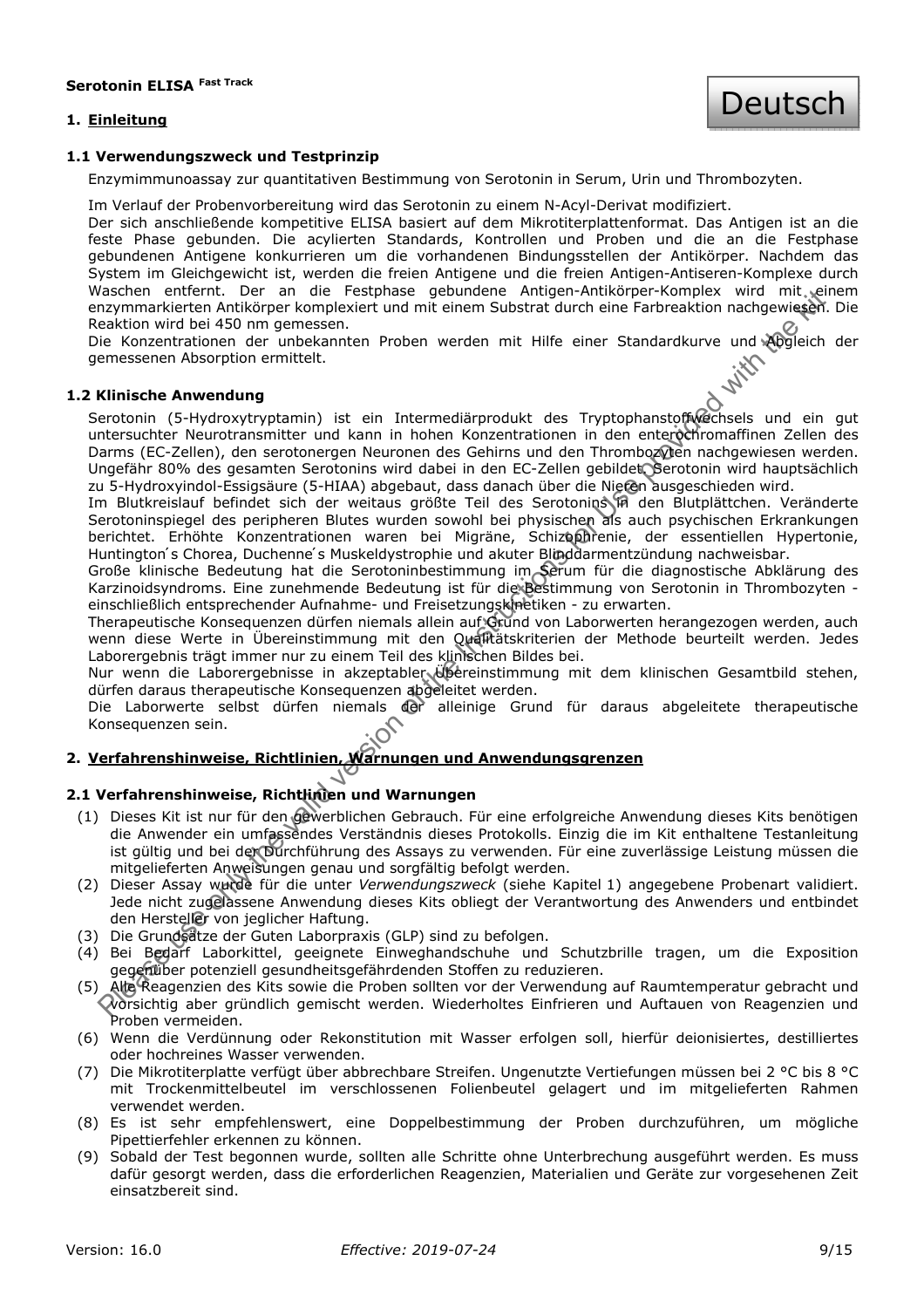- (10) Die Inkubationszeiten haben Einfluss auf die Ergebnisse. Alle Vertiefungen sollten in der gleichen Reihenfolge und zeitlichen Abfolge behandelt werden.
- (11) Zur Vermeidung einer Kontamination der Reagenzien ist bei jeder Abgabe eines Reagenzes, einer Probe, eines Standards und einer Kontrolle eine neue Einwegpipettenspitze zu verwenden.
- (12) Bei jeder Testanwendung muss eine Kalibrierkurve erstellt werden.
- (13) Bei jeder Testanwendung sollten Kontrollen mitgetestet werden, deren Werte innerhalb der bekannten Vertrauensgrenzen liegen müssen. Die gültigen Vertrauensgrenzen können dem QC-Bericht entnommen werden, der dem Kit beiliegt.
- (14) Komponenten von Kits mit unterschiedlichen Chargenbezeichnungen nicht im selben Test verwenden. Reagenzien nach dem auf dem Kitetikett angegebenen Verfalldatum nicht mehr benutzen.
- (15) Kontakt mit der Stopplösung vermeiden, da sie 0,25 M H2SO4 enthält. Die Lösung kann Hautreizungen und Verbrennungen verursachen. Bei Berührung mit den Augen oder der Haut sofort mit Wasser ausbzw. abspülen.
- (16) Das TMB-Substrat reizt die Haut und Schleimhäute. Bei möglichem Kontakt Augen mit reichlich Wasser und Haut mit Seife und reichlich Wasser aus- bzw. abspülen. Kontaminierte Gegenstände vor der erneuten Verwendung abspülen.
- (17) Für Informationen zu den im Kit enthaltenen gesundheitsgefährdenden Stoffen siehe die Sicherheitsdatenblätter (SDS). Das Sicherheitsdatenblatt dieses Produkts ist direkt auf der Webseite des Herstellers abrufbar oder auf Anfrage erhältlich.
- (18) Die in dieser Testanleitung angegebenen erwarteten Referenzwerte dienen nur als Hinweis. Es wird empfohlen, dass jedes Labor seine eigenen Referenzwertintervalle erstellt.
- (19) Therapeutische Maßnahmen dürfen sich nicht allein auf die mit diesem Testkit erzielten Ergebnisse stützen, sondern müssen mit anderen diagnostischen Tests und klinischen Beobachtungen abgewogen werden.
- (20) Die Reagenzien des Kits sind als gesundheitsgefährdende Abfälle au betrachten und gemäß den nationalen Vorschriften zu entsorgen.

## **2.2 Grenzen des Tests**

Jede unsachgemäße Behandlung der Proben oder Modifikationen dieses Tests können die Ergebnisse beeinflussen.

## **2.2.1 Interferenzen**

#### **Serum/Plasma**

Proben, die ein Präzipitat oder die Fibrinfäden enthalten können zu ungenauen Ergebnissen führen.

Hämolytische Proben (bis zu 4 mg/ml Hämoglobin), ikterische Proben (bis zu 50 mg/dl Bilirubin) und lipämische Proben (bis zu 1700 mg/dl Triglyceride) haben keinen Einfluss auf die Assayergebnisse.

#### **Sammelurin**

Probenvorbereitung beachten! Ist der Säuregehalt des 24 Stunden-Sammelurins zu hoch, führt dies zu falschen Ergebnissen der Urinproben.

## **2.2.2 Beeinflussung durch Medikamente**

Bitte beziehen Sie sich auf den Punkt "Probenmaterial und Lagerung".

## **2.2.3 High-Dose-Hook Effekt**

Ein Hook-Effekt tritt in diesem Test nicht auf.

## **3. Lagerung und Haltbarkeit**

is were entirely the the state with the valid verse rest bore. The valid version of the valid version of the valid version of the valid version of the method of the valid version of the method of the USE of the Use provide Die ungeöffneten Reagenzien sind bei 2 - 8 °C bis zum Verfallsdatum aufzubewahren. Die Reagenzien dürfen nach Überschreiten des Verfallsdatums nicht mehr verwendet werden. Einmal geöffnet sind die Reagenzien 1 Monat stabil, wenn sie bei 2 – 8 °C gelagert werden. Der einmal geöffnete Folienbeutel sollte stets mit Trockenmittelbeutel sehr sorgfältig wieder verschlossen werden.

## **4. Materialien**

## **4.1 Reagenzien im Kit**

|  | BA D-0023 | <b>REAC-TUBES</b> | <b>Reaction Tubes</b> - Gebrauchsfertig |  |
|--|-----------|-------------------|-----------------------------------------|--|
|--|-----------|-------------------|-----------------------------------------|--|

Inhalt: Reaktionsröhrchen in einem wiederverschließbaren Beutel

Volumen: 2 x 50 Röhrchen

**\*)** An Stelle der **REAC-TUBES** können auch **<sup>Ш</sup> <sup>48</sup>** - **Macrotiter Plates** (BA D-0033) für die Probenvorbereitung und Azylierung (siehe 6.2) verwendet werden. Diese sind auf Anfrage erhältlich.

#### **BA E-0030** WASH-CONC 50x Wash Buffer Concentrate - 50x konzentriert

Inhalt: Puffer mit einem nicht-ionischen Detergenz und physiologischem pH

Volumen: 1 x 20 ml/Fläschchen, Deckel helllila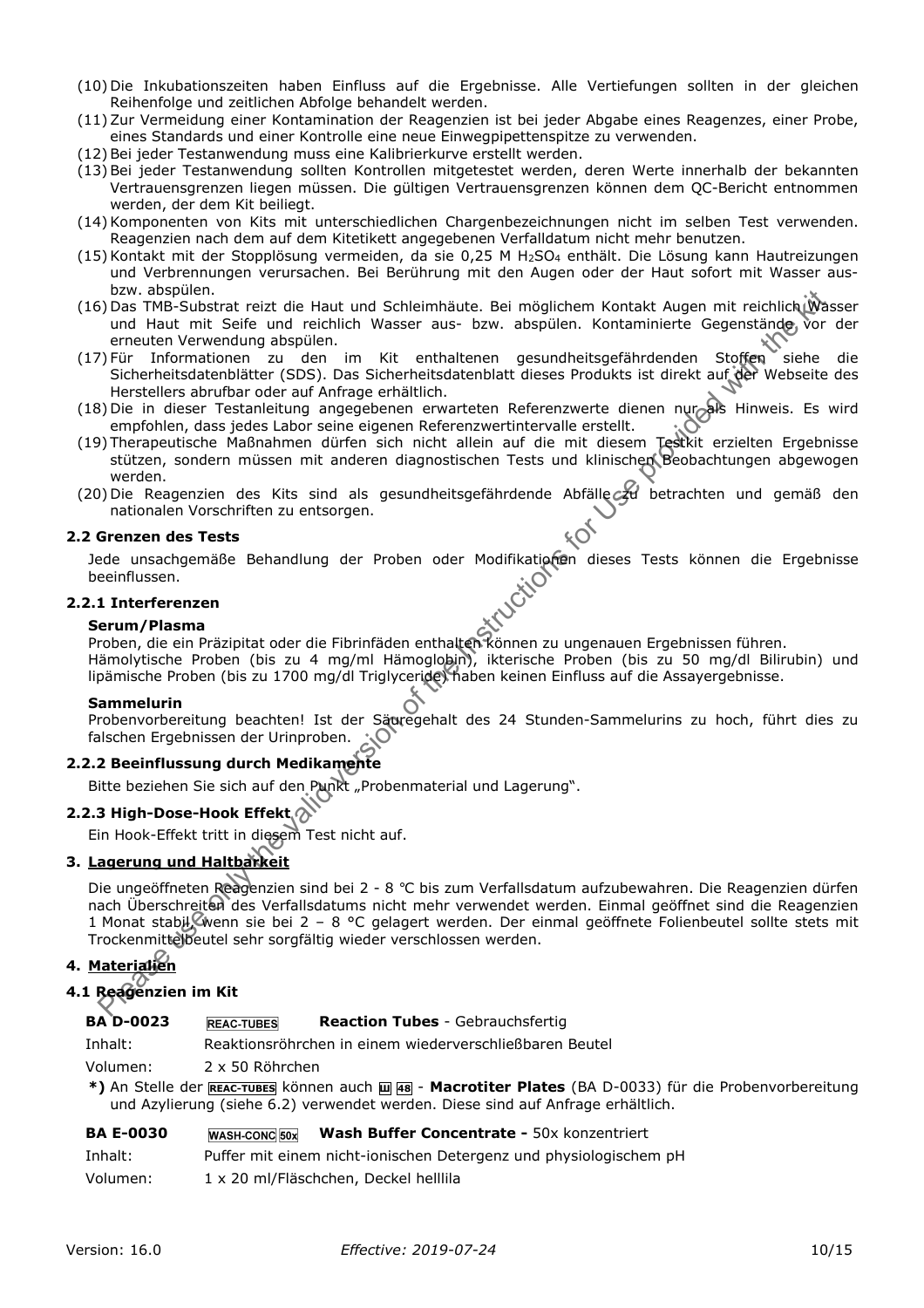| <b>BA E-0045</b>      | <b>CONJUGATE</b>                                           |                                                                                        | <b>Enzyme Conjugate - Gebrauchsfertig</b>                                                           |                                                                                                |                               |  |  |
|-----------------------|------------------------------------------------------------|----------------------------------------------------------------------------------------|-----------------------------------------------------------------------------------------------------|------------------------------------------------------------------------------------------------|-------------------------------|--|--|
| Inhalt:               |                                                            | Ziege Anti-Kaninchen Immunoglobuline konjugiert mit Peroxidase                         |                                                                                                     |                                                                                                |                               |  |  |
| Volumen:              |                                                            | 1 x 12 ml/ Fläschchen, Deckel rot                                                      |                                                                                                     |                                                                                                |                               |  |  |
| <b>BA E-0055</b>      | <b>SUBSTRATE</b>                                           | <b>Substrate</b> - Gebrauchsfertig                                                     |                                                                                                     |                                                                                                |                               |  |  |
| Inhalt:               |                                                            | Chromogenes Substrat mit Tetramethylbenzidin, Substratpuffer und<br>Wasserstoffperoxid |                                                                                                     |                                                                                                |                               |  |  |
| Volumen:              |                                                            | 1 x 12 ml/ Fläschchen, Deckel schwarz                                                  |                                                                                                     |                                                                                                |                               |  |  |
| <b>BA E-0080</b>      | <b>Stop Solution - Gebrauchsfertig</b><br><b>STOP-SOLN</b> |                                                                                        |                                                                                                     |                                                                                                |                               |  |  |
| Inhalt:               | 0,25 M Schwefelsäure                                       |                                                                                        |                                                                                                     |                                                                                                |                               |  |  |
| Volumen:              |                                                            | 1 x 12 ml/ Fläschchen, Deckel hellgrau                                                 |                                                                                                     |                                                                                                |                               |  |  |
| Mögliche<br>Gefahren: |                                                            |                                                                                        |                                                                                                     |                                                                                                | With the Kit                  |  |  |
|                       |                                                            |                                                                                        | H290 Kann gegenüber Metallen korrosiv sein.                                                         |                                                                                                |                               |  |  |
| <b>BA E-0931</b>      | <b>ED SER 5-HIAA</b>                                       |                                                                                        | Serotonin Microtiter Strips - Gebrauchsfertig                                                       |                                                                                                |                               |  |  |
| Inhalt:               |                                                            | einem widerverschließbaren Beutel                                                      |                                                                                                     | 1 x 96 Well (12x8) Antigen beschichtete Mikrotiterstreifen mit Trockermittelbeutel in<br>Drout |                               |  |  |
| <b>BA E-8910</b>      | <b>SER-AS</b>                                              |                                                                                        | Serotonin Antiserum - Gebrauchsfertig                                                               |                                                                                                |                               |  |  |
| Inhalt:               |                                                            |                                                                                        | Kaninchen Anti-Serotonin Antikörper, blau gefärbt                                                   | JSB                                                                                            |                               |  |  |
| Volumen:              |                                                            | 1 x 12 ml/Fläschchen, Deckel blau                                                      |                                                                                                     |                                                                                                |                               |  |  |
|                       | Standards und Controls - Gebrauchsfertig                   |                                                                                        |                                                                                                     | $\sim$                                                                                         |                               |  |  |
|                       |                                                            |                                                                                        |                                                                                                     |                                                                                                |                               |  |  |
| Artikelnr.            |                                                            | Komponente Deckelfarbe                                                                 | Konzentration<br>ng/ml                                                                              | Konzentration<br>nmol/l                                                                        | Volumen/<br><b>Fläschchen</b> |  |  |
| <b>BA R-8901</b>      | <b>STANDARD</b> A                                          | weiß                                                                                   |                                                                                                     | $\mathbf{0}$                                                                                   | 4 ml                          |  |  |
| <b>BA R-8902</b>      | <b>STANDARD</b> B                                          | hellgelb                                                                               |                                                                                                     | 85,1                                                                                           | 4 ml                          |  |  |
| <b>BA R-8903</b>      | <b>STANDARD</b> C                                          | orange                                                                                 |                                                                                                     | 284                                                                                            | 4 ml                          |  |  |
| <b>BA R-8904</b>      | STANDARD <sup>D</sup>                                      | dunkelblau                                                                             | South of<br>150                                                                                     | 851                                                                                            | 4 ml                          |  |  |
| <b>BA R-8905</b>      | <b>STANDARD</b> E                                          | hellgrau                                                                               | the<br>500                                                                                          | 2840                                                                                           | 4 ml                          |  |  |
| <b>BA R-8906</b>      | <b>STANDARD</b> F                                          | schwarz                                                                                | 2500                                                                                                | 14175                                                                                          | 4 ml                          |  |  |
| <b>BA R-8951</b>      | <b>CONTROL</b> <sup>1</sup>                                | hellgrün <sub>e</sub> C                                                                |                                                                                                     | Die zu erwartenden Konzentrationen und                                                         | 4 ml                          |  |  |
| <b>BA R-8952</b>      | <b>CONTROL</b> <sub>2</sub>                                | dunkelfot                                                                              | Akzeptanzbereiche sind auf dem<br>Flaschenetikett angegeben!                                        |                                                                                                | 4 ml                          |  |  |
| Umrechnung:           |                                                            |                                                                                        | Serotonin (ng/ml) x 5,67 = Serotonin (nmol/l)                                                       |                                                                                                |                               |  |  |
| Inhalt:               |                                                            | definierten Menge Serotonin                                                            |                                                                                                     | TRIS Puffer mit quecksilberfreiem Konservierungsmittel, aufgestockt mit einer                  |                               |  |  |
| <b>BA E-8912</b>      | <b>ACYL-REAG</b>                                           |                                                                                        | <b>Acylation Reagent - Gebrauchsfertig</b>                                                          |                                                                                                |                               |  |  |
| Inhalt:               |                                                            | Azylierungsreagenz in Dimethylsulfoxid                                                 |                                                                                                     |                                                                                                |                               |  |  |
| Volumen:              |                                                            | x 3 ml/ Fläschchen, Deckel grün                                                        |                                                                                                     |                                                                                                |                               |  |  |
| <b>BA E-8912</b>      |                                                            |                                                                                        |                                                                                                     |                                                                                                |                               |  |  |
| Inhalt:'Z             | <b>ACYL-BUFF</b>                                           |                                                                                        | <b>Acylation Buffer - Gebrauchsfertig</b><br>TRIS Puffer mit quecksilberfreiem Konservierungsmittel |                                                                                                |                               |  |  |
| Volumen:              |                                                            | 1 x 55 ml/ Fläschchen, Deckel hellgrau                                                 |                                                                                                     |                                                                                                |                               |  |  |

- − Kalibrierte Präzisionspipetten zum pipettieren von 25 500 µl
- − Waschvorrichtung für Mikrotiterplatten (manuell, halbautomatisch oder automatisch)
- − Photometer zur Auswertung von Mikrotiterplatten mit 450 nm- und, wenn möglich, 620 650 nm Filter
- − saugfähige Unterlage
- − Vortex-Mischer
- − Wasser (deionisiert, destilliert oder ultra-pur)
- $\hat{\triangle}$  Der Assay kann ohne Verwendung eines Mikrotiterplattenschüttlers durchgeführt werden. Wird jedoch ein Schüttler verwendet, sollte dieser folgende Charakteristika haben: Amplitude 3 mm; ca. 600 rpm.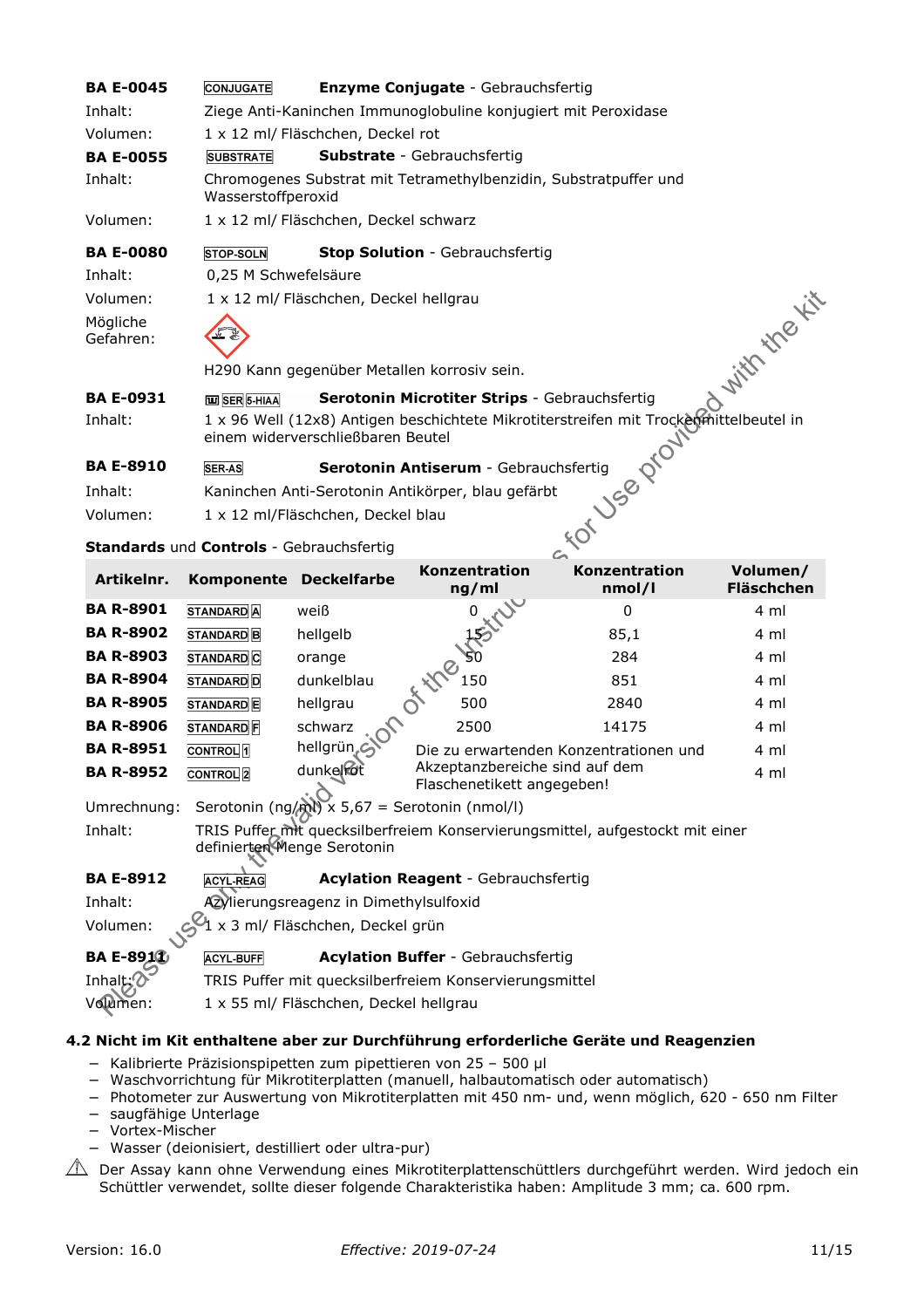## **5. Probenmaterial und Lagerung**

Bis zu 2 Tage vor und während der Probennahme (Sammelurin) dürfen keine serotoninhaltigen Nahrungsmittel oder deren Säfte verzehrt werden. Hierzu gehören Ananas, Auberginen, Avocados, Bananen, Johannisbeeren, Kiwis, Melonen, Mirabellen, Pfirsiche, Schokolade, Stachelbeeren, Tomaten, Walnüsse und Zwetschgen. Serotoninwiederaufnahmehemmer beeinflussen den Serotoninspiegel. Personen, die solche Medikamente einnehmen, sollen vor einer Probennahme Rücksprache mit ihrem behandelnden Arzt halten. **Wiederholtes Einfrieren und Auftauen der Proben sollte generell vermieden werden.** 

#### **Serum**

Blut durch Venenpunktion entnehmen (mit Monovette oder Vacuette für Serum), gerinnen lassen und das Serum durch Zentrifugation (nach Angaben des Herstellers) abtrennen. Vor der Zentrifugation muss die Gerinnung vollständig abgeschlossen sein. Bei Patienten, die Antikoagulantien erhalten, kann die Gerinnungszeit länger dauern.

Hämolytische, ikterische und lipämische Proben sollten nicht eingesetzt werden.

Lagerung: bis zu 6 Stunden bei 2 - 8 °C; für längere Zeit (bis zu 6 Monate) bei -20 °C

#### **Urin**

Es kann Spontan- oder 24 Stunden- Sammelurin verwendet werden (im Sammelbehälter werden zur Stabilisierung des Sammelurins 10 - 15 ml 6 M HCl vorgelegt).

Für die quantitative Bestimmung der im Verlauf eines Tages ausgeschiedenen Mengen an Serotonin ist es notwendig, das Volumen des Tagesurins zu bestimmen und für die spätere Auswertung der Ergebnisse zu notieren.

Lagerung: bis zu 24 Stunden bei 2-8°C, für längere Zeit (bis zu 6 Monate) beh-20 °C. Direktes Sonnenlicht sollte vermieden werden.

#### **Thrombozyten**

erinnung voliständig aboeschildsen i sein. Bei Patienten, die Antikoagulantien erhalten, kenäkuren<br>erinnungszeit länger dauern.<br>
aimolytische, ikterásche und lipänische Proben solltan nicht einigesetzt werden.<br>
Stann Spont Mehr als 98 Prozent des zirkulierenden Serotonins ist in Thrombozyten zu finden und wird während der Blutgerinnung ausgeschüttet. Das durch Venenpunktion entnommene Vollblut in einem für EDTA- oder Citrat-Plasma vorgesehnen Blutentnahmeröhrchen (Monovette oder Vacuette) nach Angaben des Herstellers sammeln.

Um thrombozytenreiches Plasma (PRP) zu erhalten, müssen die Proben für 10 Minuten bei 200 x g zentrifugiert werden. Den Überstand in ein weiteres Röhrchen überführen und die Thrombozyten auszählen.

Ein Thrombozyten – Pellet erhält man, wenn 800 µ\physiologische Kochsalzlösung zu 200 µl PRP (enthält zwischen 350.000 - 500.000 Thrombozyten/ul) hinzu gegeben und anschließend zentrifugiert wird (4.500 x g, 10 Minuten bei 4 °C). Der Überstand wird anschließend dekantiert.

200 µl Wasser (deionisiert, destilliert oder ultra-pur) werden zum Pellet hinzugefügt und sorgfältig auf einem Vortex- Mischer gemischt. Die Suspension kann gefroren mehrere Wochen bei < – 20 °C gelagert werden.

Die Proben nach dem Auftauen kurz bei 10000 x q für 2 Minuten bei Raumtemperatur zentrifugieren. **25 µl** des Überstandes werden für die Probenvorbereitung (Azylierung) benötigt.

 $\triangle$  Für die Bestimmung des Serotonins in Thrombozyten-freien Plasma (PFP) und in Liquor muss der Serotonin Research™ ELISA verwendet werden (für weitere Informationen kontaktieren Sie Ihren Anbieter).

## **6. Testdurchführung für Serum, Urin und Thrombozyten**

Alle Reagenzien und Proben müssen vor dem Gebrauch auf Raumtemperatur gebracht werden. Es empfiehlt sich, Doppelbestimmungen anzusetzen. Um eventuelle Verwechslungen der Mikrotiterstreifen zu vermeiden, wird empfohlen, diese vor Verwendung zu nummerieren.

Die Reaktion des Antiserums, Enzymkonjugats und die Aktivität des Enzyms sind temperaturabhängig. Die optimale Temperatur während des Enzymimmunoassay ist zwischen 20 – 25°C. Es wird empfohlen, dies mit einem Thermometer zu überprüfen.

## **6.1 Vorbereitung der Reagenzien**

## **Waschpuffer**

20 ml **WASH-CONC 50X** mit Wasser (deionisiert, destilliert oder ultra-pur) auf ein Endvolumen von 1000 ml verdünnen.

Lagerung: 1 Monat bei 2 - 8 ° C

#### **Azylierungsreagenz ACYL-REAG**

Das **ACYL-REAG** (BA E-8912) hat einen Gefrierpunkt von 18.5°C. Um sicher zu stellen, dass es bei Gebrauch flüssig ist, muss es vor Verwendung auf Raumtemperatur gebracht werden und danach eine homogene, kristallfreie Lösung bilden.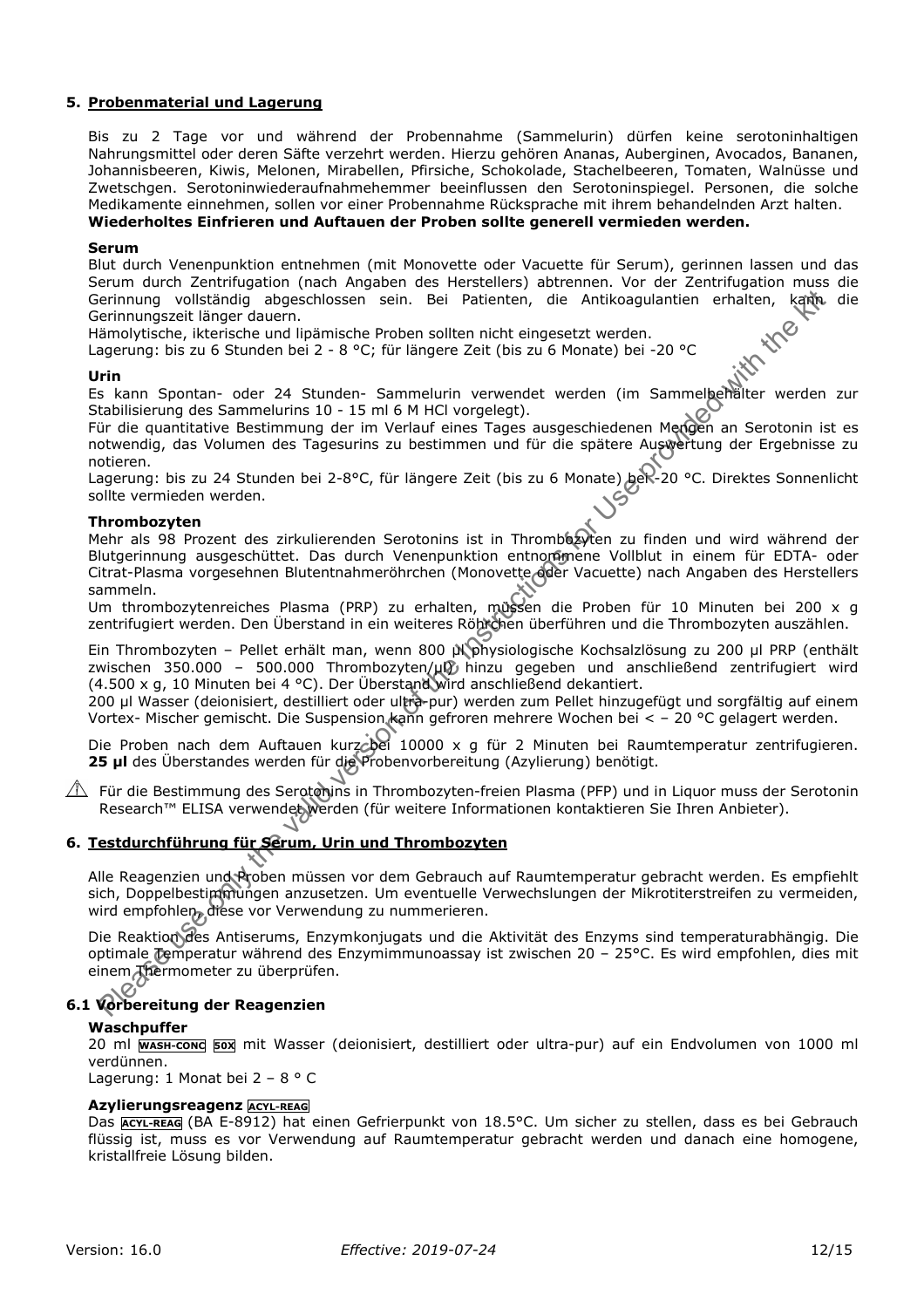## **Serotonin Microtiter Strips**

Vereinzelt können Rückstände der Blockier- und Stabilisierlösung in den Wells zu sehen sein (kleine weiße Punkte oder Linien). Diese stellen keine Beeinträchtigung der Qualität des Produktes dar.

## **6.2 Vorbereitung und Azylierung für Serum, Urin und Thrombozyten**

- **1.** Je **25 µl** der **Standards**, **Kontrollen** und **Serum-, Urin-** und **Thrombozyten-Proben** in die entsprechenden **REAC-TUBES** pipettieren.
- **2. 500 µl ACYL-BUFF** in alle **REAC-TUBES** pipettieren.
- **3. 25 µl ACYL-REAG** in alle **REAC-TUBES** pipettieren.
- **4.** Sorgfältig mischen und **15 Min** bei **RT** (20 25 °C) inkubieren.
- Jeweils **25 µl** der **vorbereiteten Standards, Kontrollen und Proben** werden für den nachfolgenden  $\bigwedge$ Serotonin ELISA benötigt.

#### **6.3 Serotonin ELISA**

Die Verwendung eines Schüttlers ist nicht unbedingt erforderlich. Die alternativen Inkubationszeiten ohne Schüttler sind jeweils in kursiver Schreibweise vermerkt und grau hinterlegt.

- 1. 25 µl der azylierten Standards, Kontrollen und Proben in die entsprechenden Kavitäten der **<sup>Ш</sup> SER 5-HIAA** pipettieren.
- **2. 100 µl SER-AS** in alle Kavitäten pipettieren.
- **3.** Platte **30 Min** bei **RT** (20 25 °C) auf einem **Schüttler** (ca. 600 rpm) inkubieren. (*oder kurz per Hand schütteln und 1 Stunde bei RT (20 – 25 °C) ohne Schüttler inkubieren*).
- **4.** Den Inhalt der Kavitäten ausleeren oder absaugen. Die Kavitäten **3 mal** gründlich mit **300 µl Waschpuffer** waschen, **ausleeren** und die Restflüssigkeit **jedes Mal** durch **Ausklopfen** auf einer saugfähigen Unterlage entfernen.
- **5. 100 µl CONJUGATE** in alle Kavitäten pipettieren.
- **6.** Für **15 Min** bei **RT** (20 25 °C) auf einem **Schüttler** (ca. 600 rpm) inkubieren. (*oder kurz per Hand schütteln und 15 Minuten bei RT (20 – 25 °C) ohne Schüttler inkubieren*).
- **7.** Den Inhalt der Kavitäten ausleeren oder absaugen. Die Kavitäten **3 mal** gründlich mit **300 µl Waschpuffer** waschen, **ausleeren** und die Restflüssigkeit **jedes Mal** durch **Ausklopfen** auf einer saugfähigen Unterlage entfernen.
- 8. 100 µl **SUBSTRATE** in alle Kavitäten pipettieren und
- Develis 25 pli der versherieteten Standards, Kontrollen und Proben werden für den nachfologique<br>
Serotonin ELISA<br>
Serotonin ELISA<br>
et verwendung dens Schüttlers ist nicht unbedingt erforderlich. Die alternativen Inkubaton **9.** für **15 ± 2 Min** bei **RT** (20 – 25 °C) auf einem **Schüttler** (ca. 600 rpm) inkubieren. (*oder kurz per Hand schütteln und 15 ± 2 Minuten bei RT (20 – 25 °C) ohne Schüttler inkubieren*).  $\bigwedge$ *Direktes Sonnenlicht vermeiden!*

**10. 100 µ STOP-SOLN** in alle Kavitäten pipettieren und die Miktrotiterplatte kurz schütteln.

11. Absorption mit einem Mikrotiterplatten-Reader bei 450 nm (falls vorhanden, gegen eine Referenzwellenlänge von 620-650 nm) innerhalb von 10 Minuten **messen.** 

## **7. Berechnung der Ergebnisse**

| Messhe<br>-- | erotonin                                                   |  |  |  |
|--------------|------------------------------------------------------------|--|--|--|
| .<br>_       | nq/m<br>$\overline{\phantom{0}}$<br>.<br>∸ ∪ ,<br>-<br>, ت |  |  |  |

Eine Standardkurve, mit deren Hilfe die Konzentration der unbekannten Proben ermittelt werden kann, wird durch Auftragen der gemessenen Standard-Extinktionen (linearer Maßstab auf der y-Achse) gegen die entsprechenden Standardkonzentrationen (logarithmischer Maßstab auf der x-Achse) erstellt. Für die Auswertung wird eine nicht-lineare Regression (z.B.: spline, 4- parameter, akima) empfohlen.

*Dieser Assay ist ein kompetitiver Assay. Das bedeutet, dass die OD-Werte mit zunehmender Konzentration des Analyten sinken. OD Signale, die unterhalb der Standardkurve liegen, entsprechen einer sehr hohen Konzentration des Analyten in der gemessenen Probe und müssen als positiv gewertet werden.* 

Die Konzentrationen der **Serum- und Urinproben** können direkt von der Standardkurve abgelesen werden.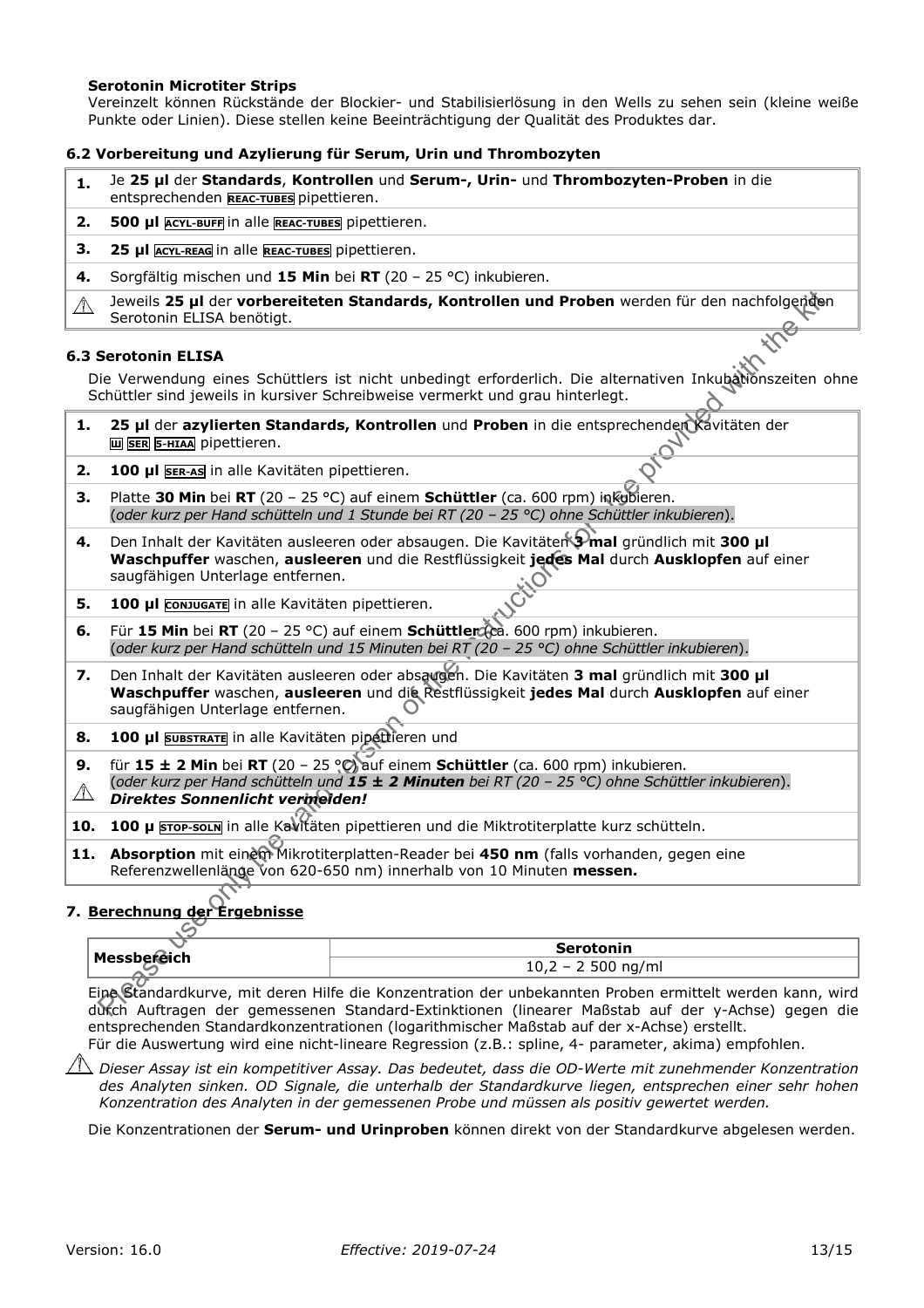## **Berechnung des Serotoningehalts in Thrombozyten**

Am nachfolgenden Beispiel soll die Berechnung veranschaulicht werden:

Der Serotoningehalt in Blutplättchen wird generell auf 10<sup>9</sup> Blutplättchen bezogen. Aus der Standardkurve wird z.B. ein Wert von 100 ng/ml abgelesen. Die Auszählung der Blutplättchen ergibt einen Wert von 300.000 Zellen/µl. Dies würde 0,3 x 10<sup>9</sup> Blutplättchen/ml entsprechen mit einem Serotoningehalt von 100 ng. Damit würde sich ein Serotoningehalt in den Blutplättchen von 333 ng/10<sup>9</sup> Zellen ergeben  $(100 \text{ ng x } 1,0 \times 10^9 / 0,3 \times 10^9).$ 

## **Umrechnung**

Serotonin (ng/ml) x 5,67 = Serotonin (nmol/l)

## **Erwartete Referenzwerte**

Es wird empfohlen, dass jedes Labor seine eigenen Referenzwerte ermittelt.

|                           | Serotonin                                  |
|---------------------------|--------------------------------------------|
| Serum                     | 70 – 270 ng/ml                             |
| Sammelurin                | 50 - 250 µg/24h                            |
| Serotonin in Thrombozyten | 500 - 950 ng/10 <sup>9</sup> Blutplättchen |
|                           |                                            |

#### **7.1 Qualitätskontrolle**

Es wird empfohlen, mit jeder Testserie entweder die Kitkontrolle oder andere kommerzielle Kontrollproben mitzubestimmen, um die Leistungsfähigkeit des Tests zu überprüfen. Diese Kontrollen müssen dabei wie die unbekannten Proben behandelt werden. Die Kontrollproben müssen dabei inherhalb der Nachweisgrenze liegen. Die Vertrauensbereiche der Kontrollen sind im QC-Report aufgeführt.

## **7.2 Typische Standardkurve**



## **8. Testcharakteristika**

|                             | Limit of Detection (LOD)    | $6,2$ ng/ml  |
|-----------------------------|-----------------------------|--------------|
| Analytische<br>Sensitivität | Limit of Quantitation (LOQ) | $10,2$ ng/ml |
| ~~                          |                             |              |

| $\triangle$            |                           |                      |  |  |
|------------------------|---------------------------|----------------------|--|--|
|                        | <b>Substanz</b>           | Kreuzreaktivität (%) |  |  |
|                        | Tryptamin                 | 0,05                 |  |  |
| Analytische Spezifität | Melatonin                 | 0,08                 |  |  |
| (Kreuzreaktivität)     | 5-Hydroxyindol-Essigsäure | < 0.014              |  |  |
|                        | Phenylalanin              | < 0.014              |  |  |
|                        | <b>Histidin</b>           | < 0.019              |  |  |
|                        | Tyramin                   | < 0.018              |  |  |
|                        | 5-Hydroxytryptophan       | < 0.014              |  |  |